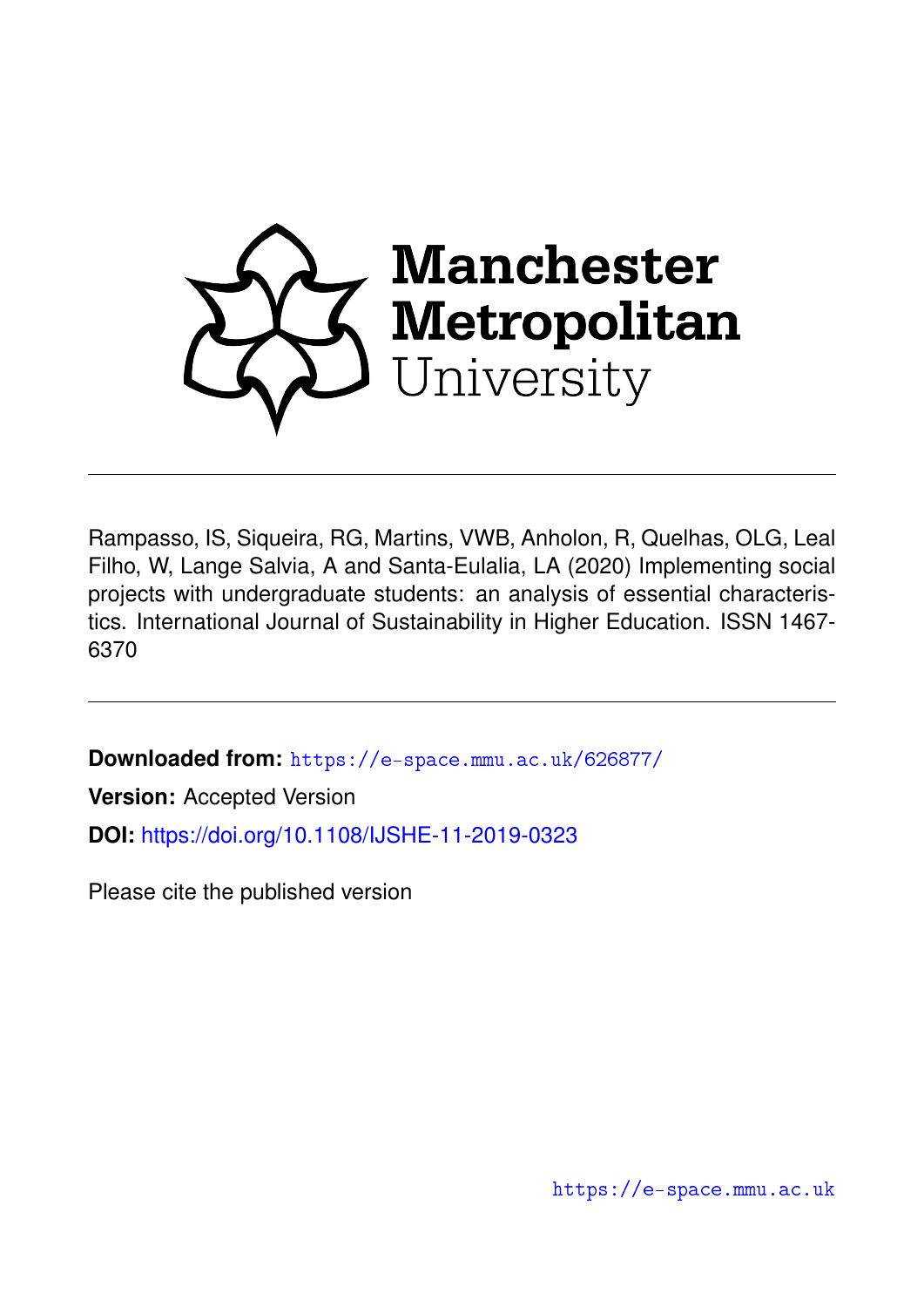# **Business models towards the SDGs: the barriers for operationalizing Product-Service System (PSS) in Brazil**

Labbate, Renato<sup>a</sup>; Silva, Rodrigo Farias<sup>a</sup>; Rampasso, Izabela Simon<sup>a,b\*</sup>; Anholon, Rosley<sup>a</sup>; Quelhas, Osvaldo L. G<sup>c</sup>; Leal Filho, Walter<sup>d</sup>

# **International Journal of Sustainable Development and World Ecology 01 Jan 2020 DOI https://www.tandfonline.com/doi/full/10.1080/13504509.2020.1823517**

*<sup>a</sup>School of Mechanical Engineering, University of Campinas, Brazil. Mendeleyev Street, 200. Campinas, São Paulo, Brazil; <sup>b</sup>PNPD/CAPES Program, Doctoral Program in Sustainable Management Systems. Federal Fluminense University, Brazil. Passo da Pátria Street, 156. Niterói, Rio de Janeiro, Brazil; <sup>c</sup>Master Program in Management Systems and Doctoral Program in Sustainable Management Systems. Federal Fluminense University, Brazil. Passo da Pátria Street, 156. Niterói, Rio de Janeiro, Brazil; <sup>d</sup>Hamburg University of Applied Sciences. Faculty of Life Sciences Lohbruegger Kirchstraße 65, Sector S4, Hamburg Germany.*

\*corresponding author: izarampasso@gmail.com

# **Acknowledgements**

This work was supported by the Conselho Nacional de Desenvolvimento Científico e Tecnológico (CNPq) under Grants 307536/2018-1 and 305442/2018-0; and by Coordenação de Aperfeiçoamento de Pessoal de Nível Superior - Brasil (CAPES) - Finance Code 001, under process 88887.464433/2019-00.

# **Data availability statement**

The data that support the findings of this study are available from the corresponding author, ISR, upon reasonable request.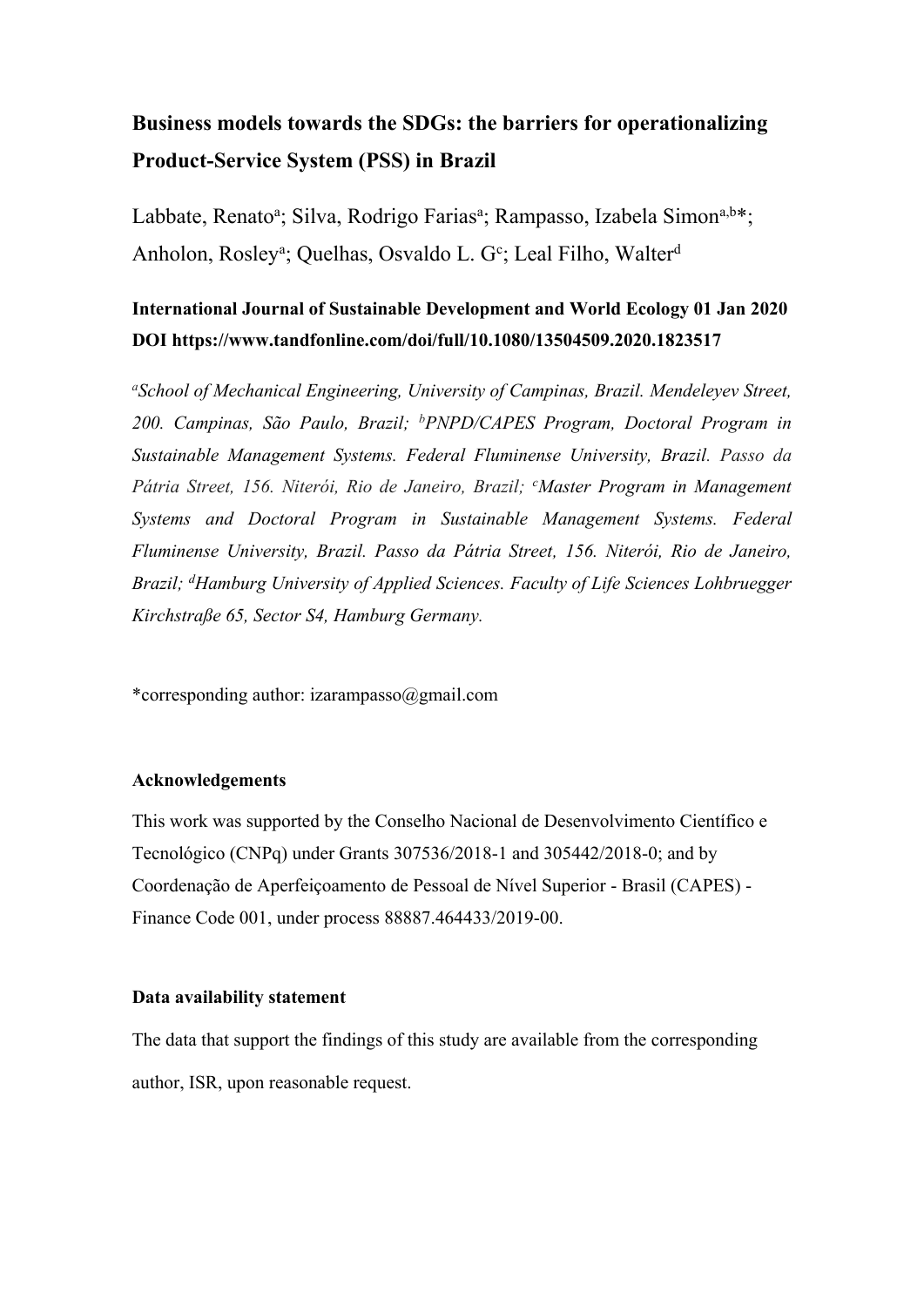# **Business models towards SDGs: the barriers for operationalizing Product-Service System (PSS) in Brazil**

Sustainable development requires the creation and development of new business models. Sharing economy will maximize the use of a product by several people, while it enables the reduction of natural resources consumption. In this sense, Product-Service Systems (PSS) can greatly contribute to achieving the Sustainable Development Goals, published by the United Nations. In this context, the present study aims to analyse the barriers associated with the operationalization of PSS business models in Brazil. Nineteen barriers listed in the literature supported a questionnaire used in a survey of Brazilian researchers. Data analysis was performed through Hierarchical Cluster Analysis, descriptive statistics and TOPSIS (Technique for Order of Preference by Similarity to Ideal Solution). TOPSIS is used for comparative ordering of barriers in terms of intensity. The results showed that there are many barriers observed in the Brazilian scenario for the operationalization of PSS; those related to the resistance to change to the mentioned business models and the lack of necessary skills to manage them stood out. These findings can be used to enhance the debates about PSS in the Brazilian context.

Keywords: Product-Service System; Sustainability; SDG 9; SDG 12; barriers; Brazil.

#### **1. Introduction**

Sustainable development is a major concern in the world. The attention to economic, environmental and social aspects is decisive in the search for a better future (Park and Yoon 2015; Chiu and Tsai 2020). The negative impacts caused by human activities on the environment causes several negative results for people and the planet (Ordonez-Ponce and Khare 2020), such as water scarcity and climate change (Omer et al. 2020). Considering the magnitude of these consequences, society increasingly demands effective actions;, inducing governments, institutions and companies to strive for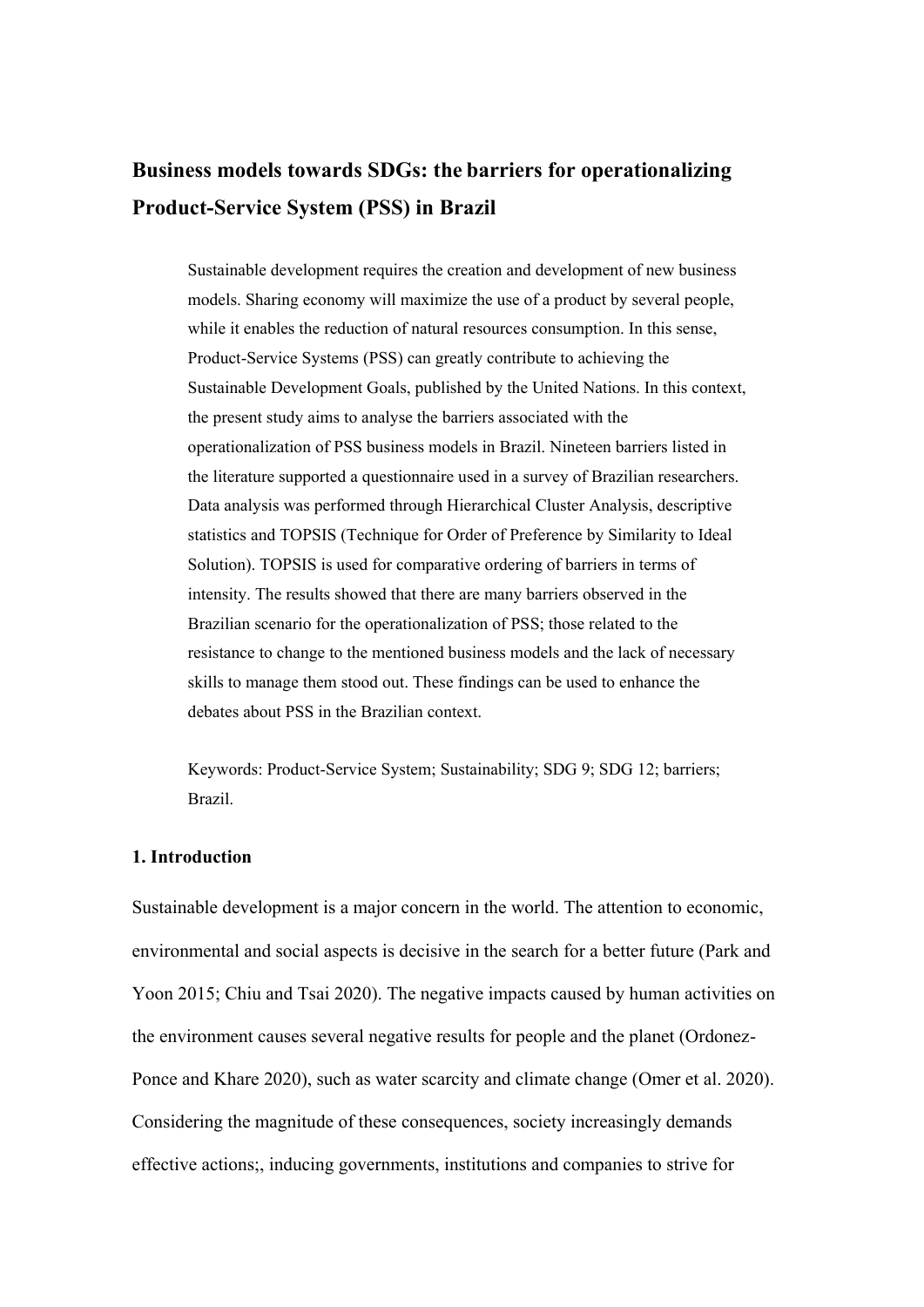sustainability goals (Franciosi et al. 2020; Zhang et al. 2020) throughout their whole supply chains (Amiri et al. 2020; Shete et al. 2020).

The Sustainable Development Goals (SDGs) published by the United Nations can be a useful tool for guiding companies towards a better future (UN 2015). For industry to be aligned with sharing economy concepts, SDGs 9 and 12 are profoundly important (Martins et al. 2020). SGD 9, named "Industries, Innovation and Infrastructure", establishes targets related to the creation of a sustainable infrastructure and industrialization, designed to consider social, economic, environmental and regional issues. In this goal, the greater need that developing countries present in relation to many of these targets is emphasised. Additionally, the relevance of scientific research and technological innovation for industrial sectors advancements is presented. Specifically, regarding the environment, target 9.4 highlights the need for industries to enhance the efficiency of resource utilization. Regarding SDG 12, titled "Sustainable consumption and production", the reduction of waste creation and the need to properly manage products lifecycle and production is mentioned. In this sense, "prevention, reduction, recycling and reuse" (p. 13) is pointed out as a means for waste reduction (UN 2019). According to Bali Swain and Yang-Wallentin (2020), developing countries should focus on SDGs 1-9 and 11-13. In this sense, it is possible to verify that SDGs 9 and 12 are important for developing countries, according to these authors.

Focusing on business managing context, organizations increasingly need to align their operation and innovation processes to the needs of all stakeholders. Therefore generating from diversified requirements new products, services or combined systems (Chofreh et al. 2018; Cegarra-Navarro et al. 2019; Bradley et al. 2020). The concept of Product-Service System (PSS) thus emerges. According to Mont (2019), PSS can be understood as the offer of the physical item associated with services, complemented by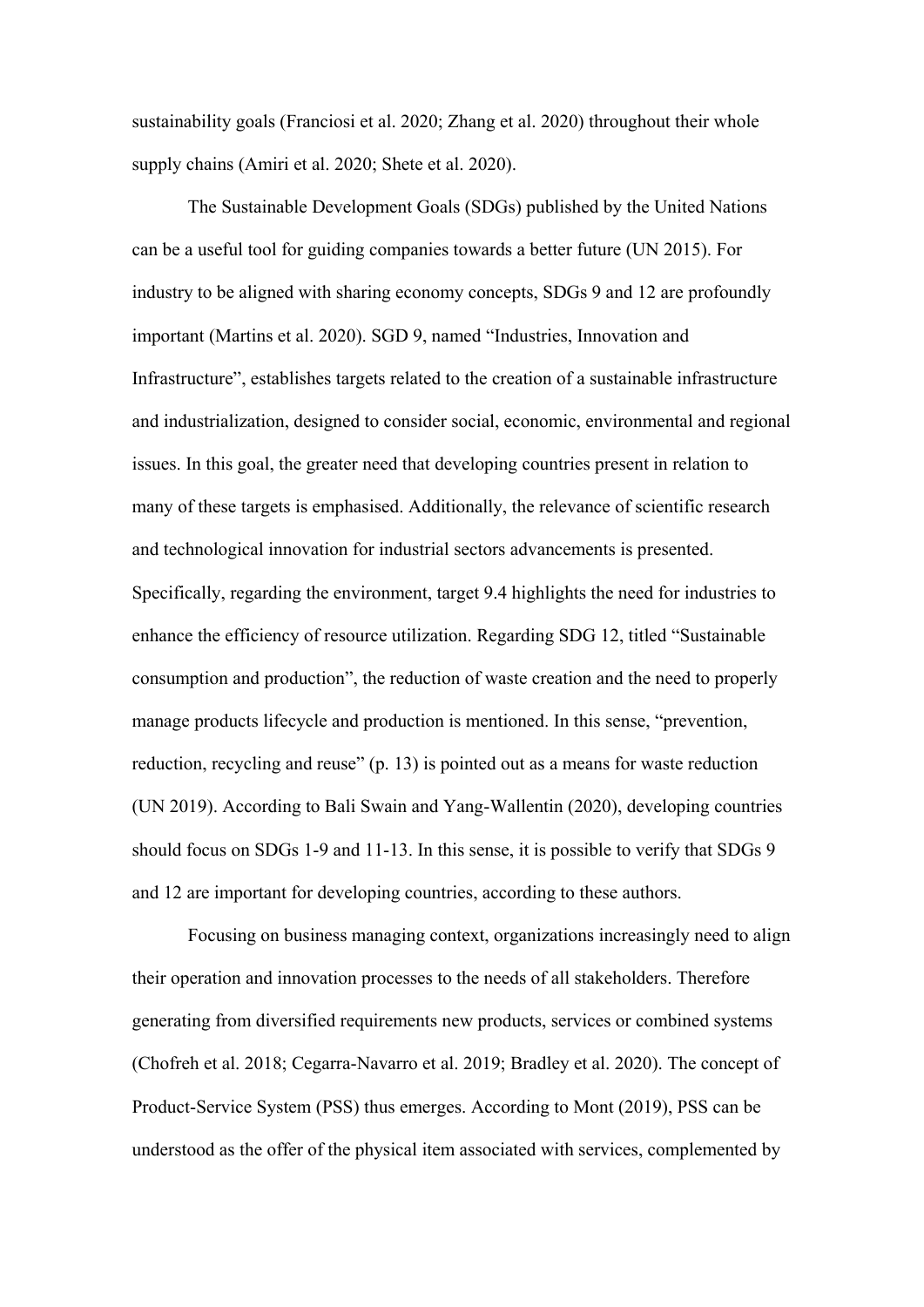support networks and infrastructure; these systems are elaborated to be competitive, meet customer needs and cause lower environmental negative impacts than other business models.

For Tukker (2015), PSS can be considered as an effective instrument in guiding society towards the Circular Economy. This statement is corroborated by other authors (Reigado et al. 2017; D'Agostin et al. 2020). Sousa and Miguel (2015) and Catulli et al. (2017) argue that PSS represents a promising business model in the search for sustainable development, with advantages for all stakeholders. Yang and Evans (2019) points out that for many companies PSS offers differentiation possibilities and provides higher profit margins compared to product sales. Additionally, PSS enables greater revenues and increases the company's competitiveness.

Despite the positive perspectives presented above, it is important to mention that there are many barriers to the full adoption of PSS. An interesting study on the subject refers to the literature review conducted by Beuren et al. (2013) and sought to assess barriers to the adoption of PSS. Annarelli et al. (2016) also presented a systematic literature review about PSS and presented useful findings regarding drivers, benefits and barriers related to its adoption. Considering small and medium enterprises, Jesus Pacheco et al. (2019) performed a systematic literature review on the barriers related to PSS; in addition, the authors collected the lessons learned and guidelines presented in the literature on the subject. Focusing on the customer side, D'Agostin et al. (2020) performed a study on PSS barriers according to the perception of Brazilian young consumers living in small and medium cities. It should be noted that the barriers related to the scope of this research are detailed in the theoretical background.

The impact of cultural aspects on features and chances of success is emphasized in the literature, considering different countries or different segments in a country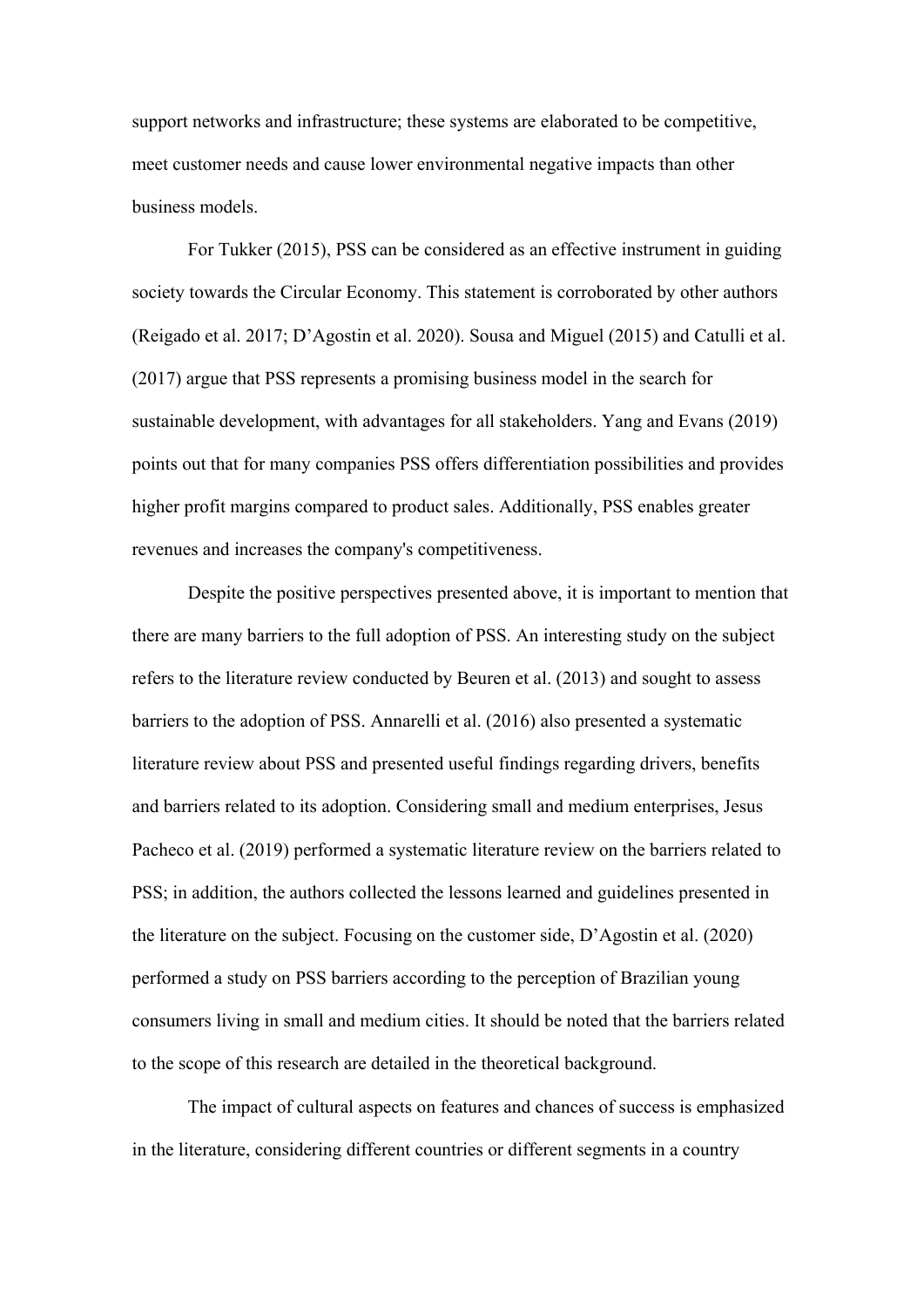(Annarelli et al. 2016; Sousa-Zomer and Miguel 2016; Annarelli et al. 2020). Sousa-Zomer and Miguel (2016) highlight the need for cultural analysis in PSS design and implementation, especially when considering the role of consumer habits in future consumption decisions. Within organizations, Annarelli et al. (2016) highlights the resistance to change within a organizational culture. Analysing the Brazilian context, there are unique characteristics that can impact the adoption of PSS models related to cultural features, such as management typology developed in companies and consumer habits.

Based on the information presented, this study aims to analyse the main barriers existing in Brazil for operationalizing PSS business models. This analysis will be made from information collected from specialists in the subject.

In addition to this introduction, this article consists of four more sections. Section two presents the theoretical foundation that underlies the study. Section three describes the methodological procedures developed. Section four presents the results achieved and associated debates, followed by section five, which presents the conclusions and final considerations.

## **2. Theoretical background**

#### *2.1 PSS and the barriers associated to its implementation*

A PSS can be understood as a market proposal that incorporates additional services to the traditional functionality of a product. The emphasis is on "selling the use" instead of "selling the product". The customer pays for the use of an asset and not for its purchase (Akbar and Hoffmann 2019). Baines et al. (2007) mentions that the referred concept is a special case of servitization, and this information is corroborated by Corrêa (2018).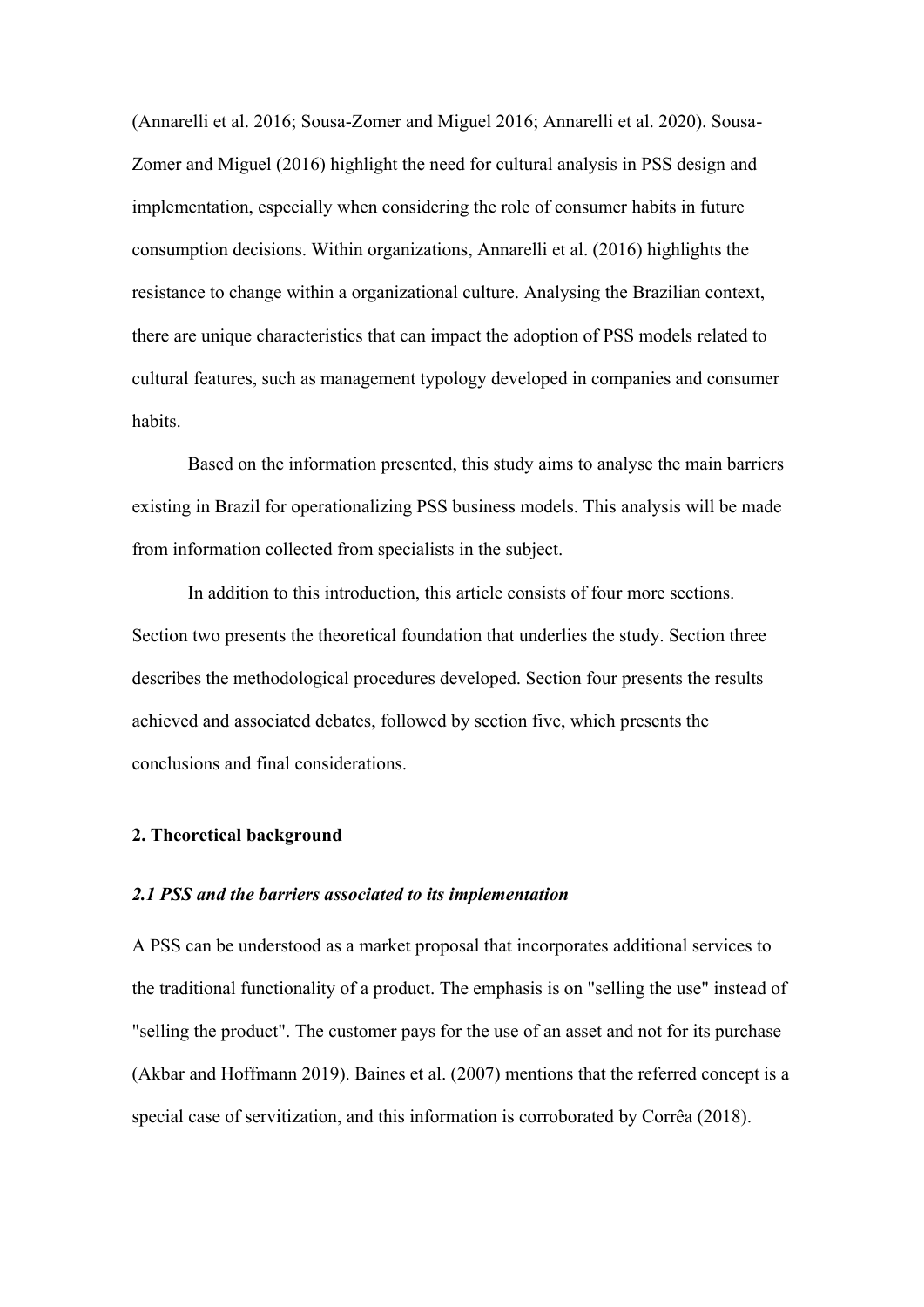In terms of business, PSSs are characterized by excellent opportunities for companies as the offer of certain products to the market begins to saturate; if well structured, a PSS allows new revenue streams and greater competitive advantage (Weking et al. 2018; Mont 2019; Yang and Evans 2019). However, it is important to mention that the achievement of these benefits will require deep knowledge about the product life cycle (Beuren et al. 2017), an acceptance level of consumers in a given region or segment in relation to the proposal (Mont et al. 2006; Annarelli et al. 2020), establishment of an infrastructure that supports PSS (Annarelli et al. 2016), and detailed studies of operating costs (Tukker 2015), among others. Vezzoli et al. (2015) corroborates the aforementioned point of view in terms of competitive differential and also mentions the possibility of companies disconnecting economic growth from environmental degradation.

Interesting examples of PSS are presented by Akbar and Hoffmann (2019) in their study. The authors focus on PSSs aimed at B2C, concentrating on examples such as car sharing (e.g. Zipcar), bicycle sharing (e.g. Citi Bike) and luxury fashion sharing (e.g. Bag Borrow). In these cases, customers use the products during a period of time, but these products are owned by suppliers that are in charge of quality and control of the products. Other examples can be seen in Cusumano et al. (2015), which mentions information technology companies such as Dell, IBM and SAP. According to these authors, these and other companies from the information technology sector are increasingly offering services while their revenue with products sales decrease.

It is important to mention that the more integrated a product manufacturer is (the owner and user of a product) the greater the added value to the PSS. For Pezzotta et al. (2016), methods and tools are needed to support all phases of design and development of a PSS, and in this sense, integration is essential. To satisfy the customers needs in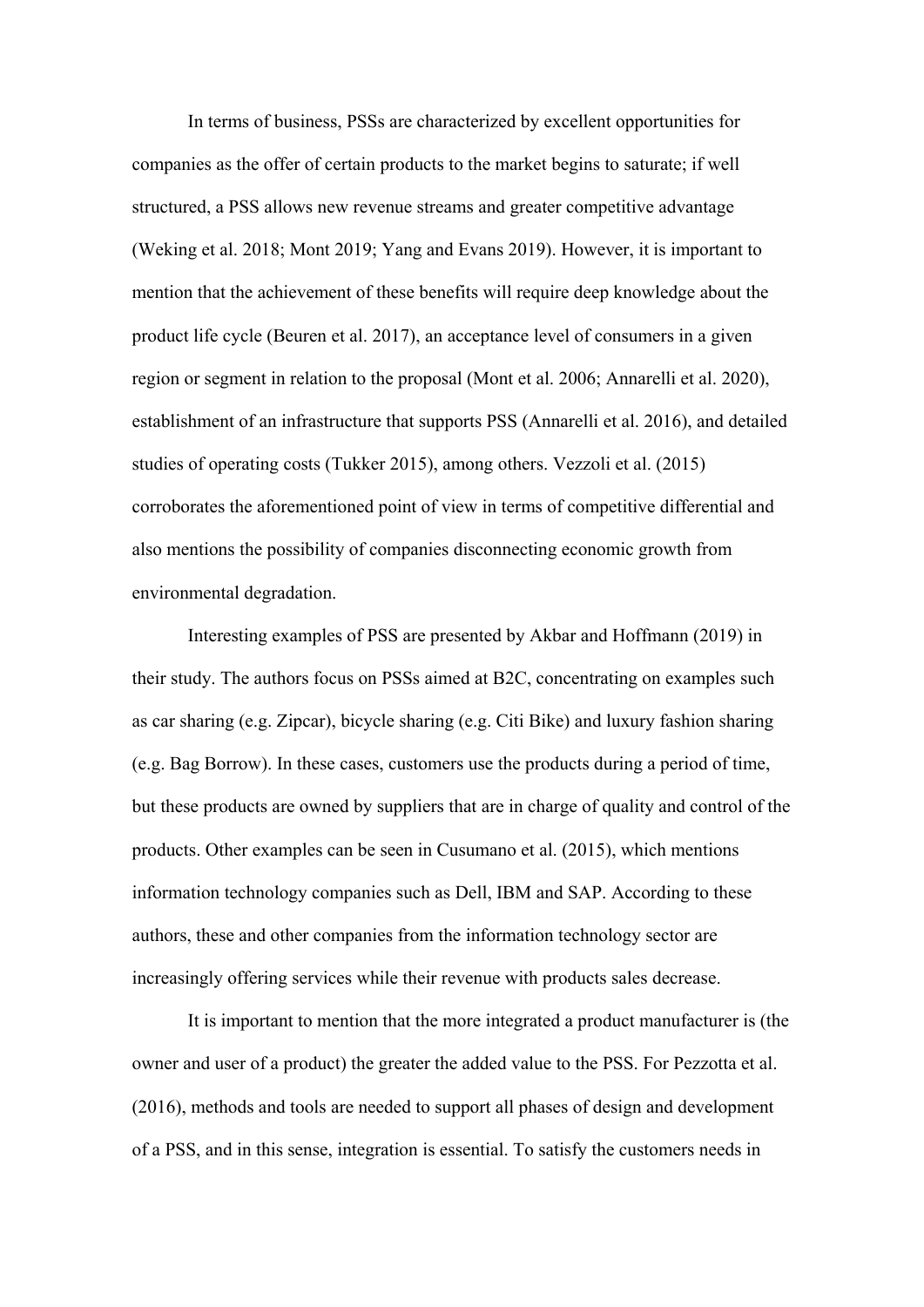terms of use, it is mandatory that the links involved promote knowledge exchange among them.

Boucher et al. (2016) argues that PSS can be characterized as a promising initiative for the establishment of sustainable production and consumption patterns. In the same line of reasoning, Zeeuw van der Laan and Aurisicchio (2020) mentions that PSSs can become great allies of Circular Economy models which seek alternatives to the production and consumption systems to deal with resource degradation and waste generation. In their study, these authors identified items related to PSS that contribute to closed loops and subdivided them into six architectural levels, namely: "services, resources, stakeholders, contract, value delivery and systems and tools" (p. 1). The results achieved by these authors points out the contributions of PSSs to achieving circularity.

PSS are directly linked to innovative and sustainable business models, increasingly attracting the interest of companies (Boons and Lüdeke-Freund 2013). However, it is important to mention that its adoption and benefits generation require planning and present several barriers. Table 1 presents these barriers according to the systematic reviews performed by Annarelli et al. (2016) and de Jesus Pacheco et al. (2019); it is also emphasized that this table presents the codes through which barriers will be identified in the results analysis.

Table 1. Barriers for operationalizing PSS models according to the academic literature (Source: Annarelli et al. (2016) and de Jesus Pacheco et al. (2019))

| Code    | <b>Barrier</b>                                                      |
|---------|---------------------------------------------------------------------|
| $B_1$   | Lack of understanding or misunderstanding of the concept.           |
| $B_2$   | Lack of financial resources.                                        |
| $B_3$   | Low performance perspective.                                        |
| $B_4$   | Difficulty in recognizing market demands.                           |
| $B_{5}$ | Low engagement in innovation activities.                            |
| $B_6$   | Lack of technological information and knowledge for implementation. |
| $B_7$   | Lack of qualified personnel.                                        |
| $B_8$   | Lack of skills needed for business management.                      |
| B 9     | Negative prospects due to uncertainties.                            |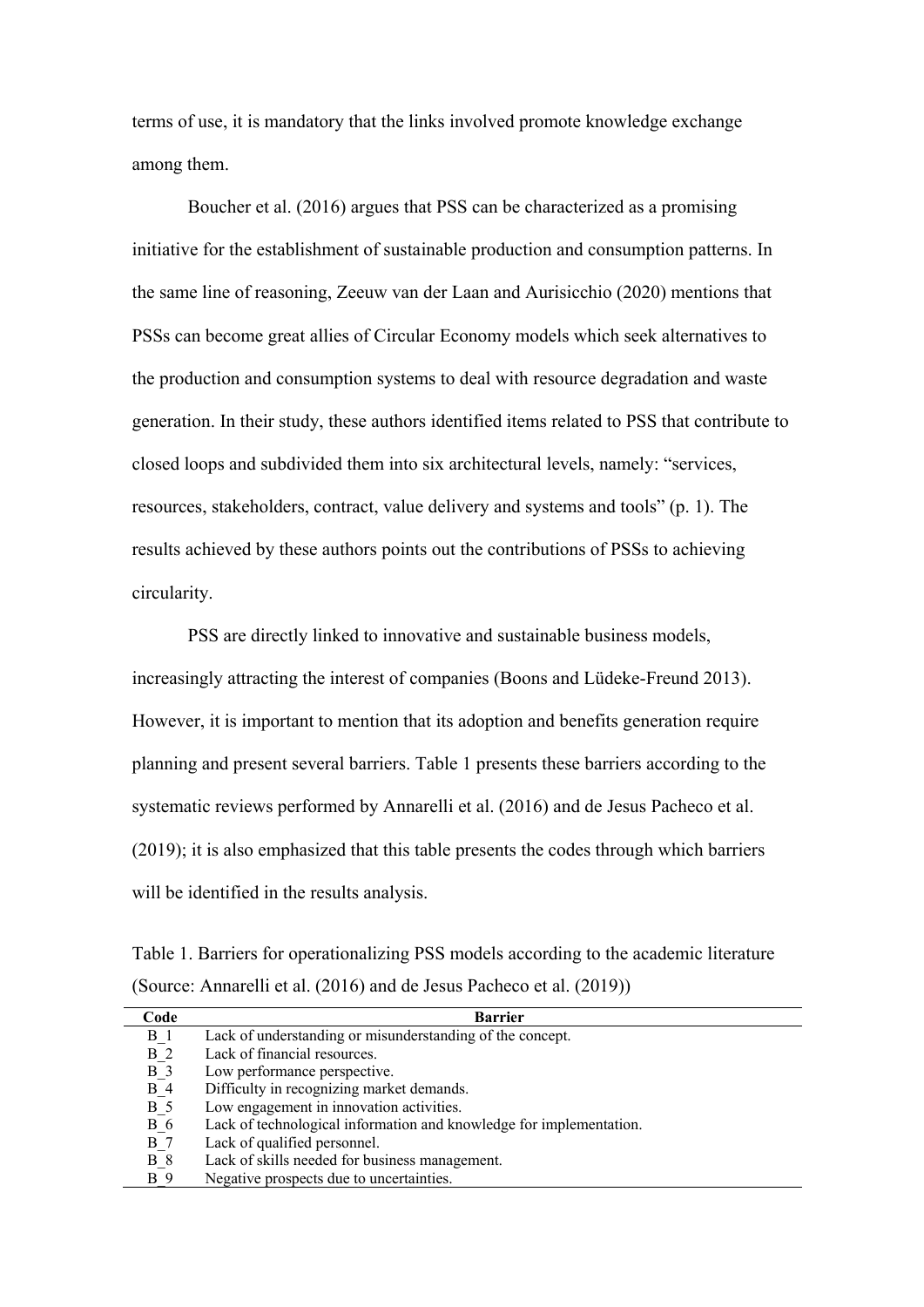| <b>B</b> 10 | Difficulty in establishing business strategies.                                               |
|-------------|-----------------------------------------------------------------------------------------------|
| <b>B</b> 11 | Difficulty in reconciling environmental and social aspects with economic aspects in business. |
| <b>B</b> 12 | Resistance to change for PSS business model.                                                  |
| <b>B</b> 13 | Internal organizational conflicts between sales and service areas.                            |
| $B_14$      | Lack of adequate financial management.                                                        |
| <b>B</b> 15 | Difficulty in establishing performance indicators.                                            |
| $B_16$      | Lack of trust and collaboration in the supply chain.                                          |
| <b>B</b> 17 | Low management commitment to PSS implementation.                                              |
| $B_18$      | Low attractiveness for companies to adopt PSS due to misuse by customers, compromising        |
|             | financial planning.                                                                           |
| B 19        | Lack of government support for establishing an enabling environment.                          |

As mentioned in the introduction of this article, the existing barriers in adopting PSS business models are associated with cultural characteristics, management models developed by companies, and consumption habits by customers (which vary from country to country), as is corroborated by Sousa-Zomer and Miguel (2016). Thus, studies focusing on specific countries' realities can identify barriers according to each context.

Focusing on Brazil, there are few studies about PSS in the country. Most of them are composed of case analysis. Sousa and Miguel (2015) analysed a PSS business model of a "reverse osmosis water filter system" (p. 138) in Brazil, they debated the sustainability related implications of adopting a PSS and the need to consider sustainability aspects in order to ensure that it will be a sustainable PSS. Analysing two Brazilian cases of PSS, Sousa-Zomer and Miguel (2016) highlighted the need of governmental actions for creating policies and opportunities related to PSS, especially in developing countries since knowledge about PSS may be less disseminated in these regions. Homrich et al. (2017) investigated the sustainability of PSS used in small rural communities, analysing an olive oil processing case in Brazil. According to their findings, economic, social and environmental aspects of sustainability are met in the analysed PSS. Teles et al. (2018) analysed how PSS business models can enhance sustainability aspects through case studies related to electric car-sharing in Brazil. Regarding the environment, the main benefit is associated with gas emission reduction;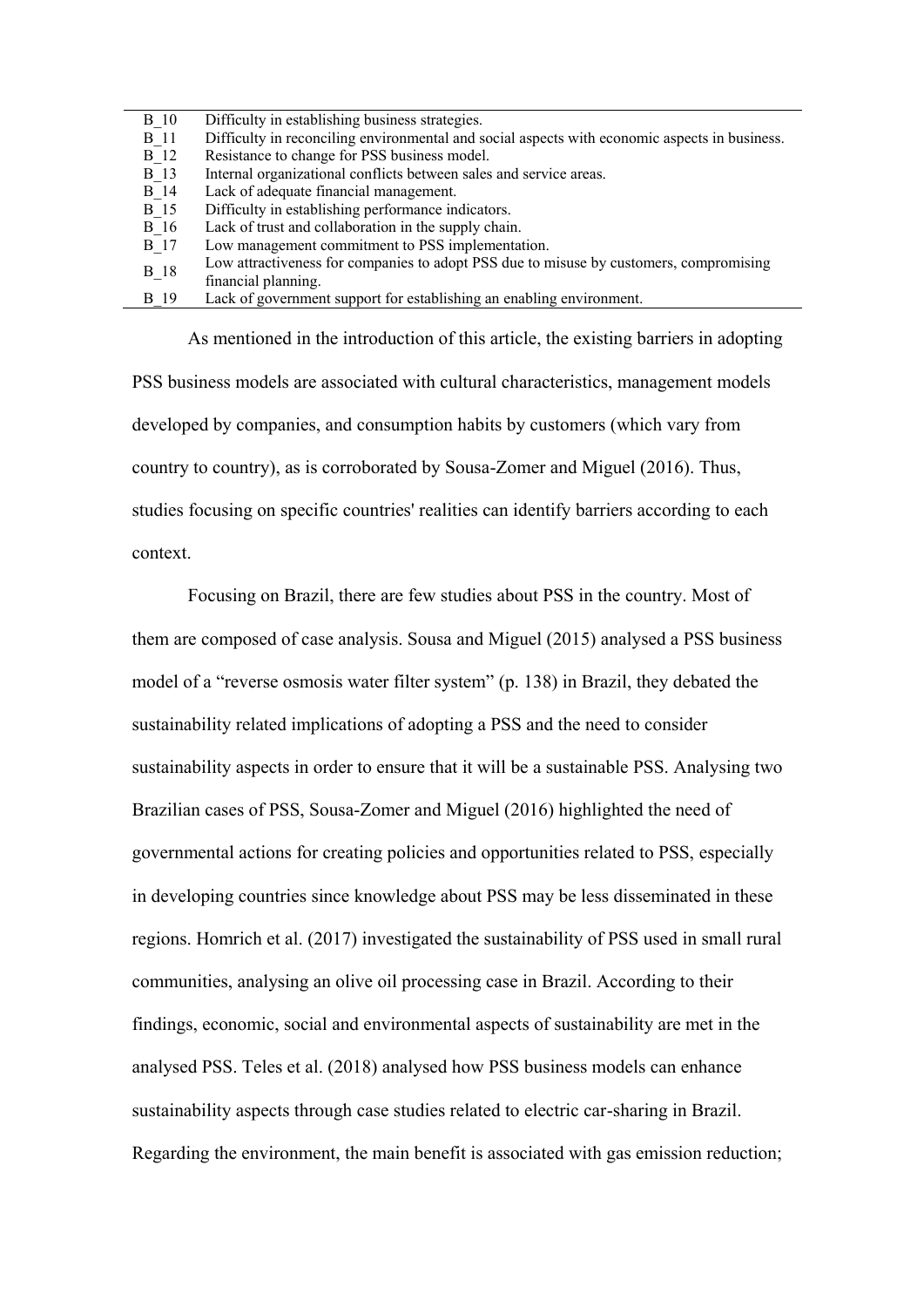social aspects, jobs creation and greater access for people to services and products can also be mentioned; for economic aspects, the lower operating costs may be cited. Pereira et al. (2019) analysed the healthcare industries of Brazil and Denmark, and verified the influence of the business ecosystem – whether provider-pushed or customer-pulled – on PSS features. Oliveira et al. (2018) studied the characteristics of the PSS business model of a Brazilian organization. Using a Canvas framework, the authors identified the main elements for a PSS business model.

In addition to these case analyses, three other studies about PSS in Brazil were found. Carvalho et al. (2020) proposed a PSS for Brazilian cities organic waste treatment in order to generate energy and reduce the use of dumps. Lermen et al. (2020) verified the interest of farmers in a sustainable PSS for grain drying and storage, performing a market analysis among options of PSS. In a survey with 104 companies from Brazil and Italy, Ayala et al. (2019) analysed the role of support of service suppliers in a PSS.

## **3. Methodological procedures**

The development of this study was conducted through the following steps: 1) Bibliographic search on PSS and challenges associated to its operationalization; 2) Development of a questionnaire to be used in the survey; 3) Survey conduction with specialists in PSS which know about the Brazilian reality; 4) Data analysis, results presentation and debate of them considering the literature. Their details are better explained in the following paragraphs.

Initially, for establishing the theoretical background for this study, a literature search was conducted on PSS and associated barriers for its operationalization. Combinations of "PSS" and "Product-Service System" were used to develop the introduction and theoretical background sections. In this bibliographic search, two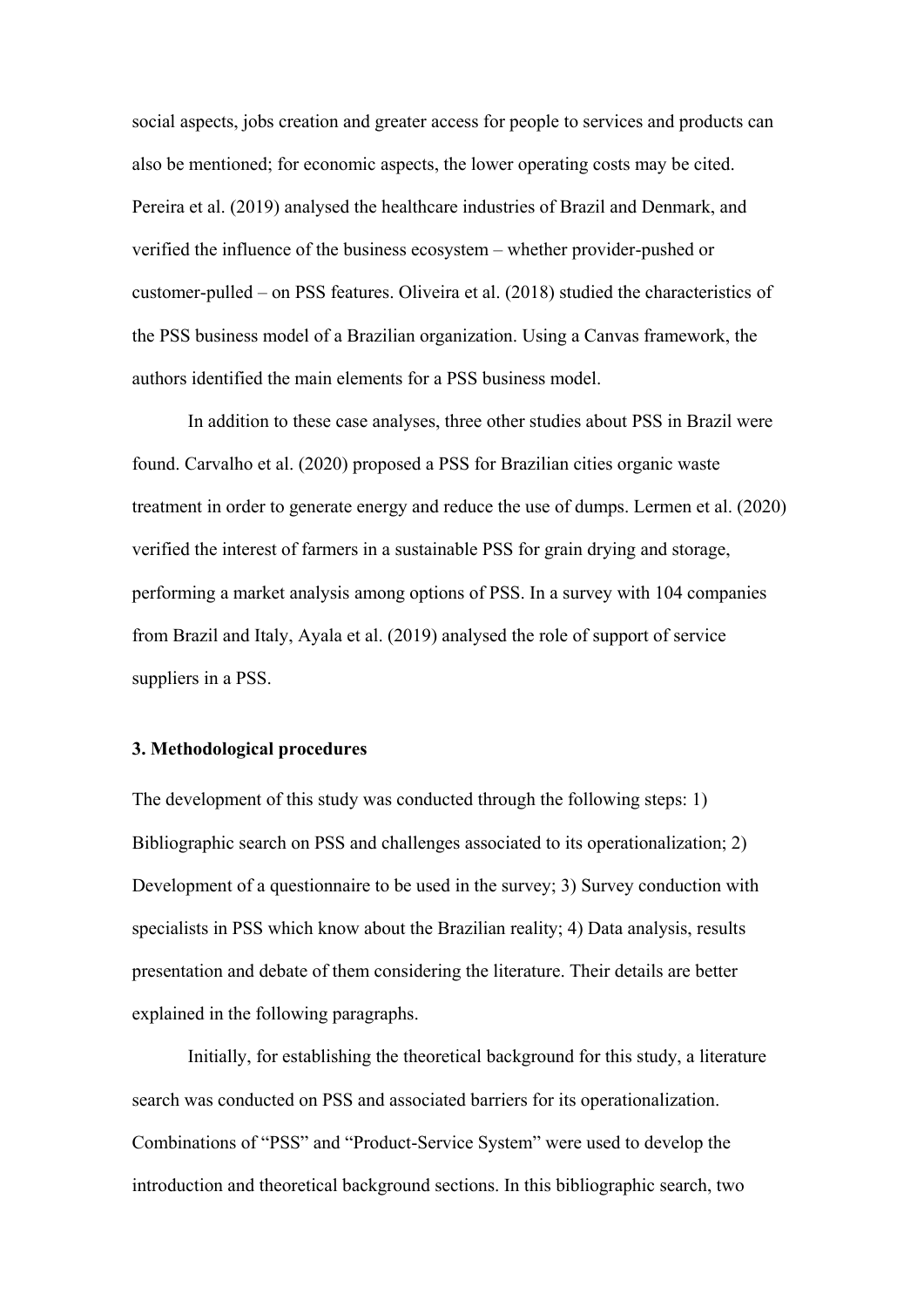robust and recent systematic literature reviews were found: Annarelli et al. (2016) and Jesus Pacheco et al. (2019). Two observations need to be made: 1) for a greater operationalization of the questionnaire, some barriers were combined or summarized without losing content; 2) in Jesus Pacheco et al. (2019), they focused on small and medium enterprises; however, the barriers presented in their study can also be faced by large companies; in this sense, the focus of our questionnaire was made broader by considering organizations of any size. From the analysis of these two articles, nineteen barriers were defined which formed the basis of the questionnaire, as presented in Table 1.

These barriers were used to develop the questionnaire used in the survey. This questionnaire was composed of two parts, one dedicated to characterizing respondents' experience for their categorization and another part dedicated to barriers evaluation. Regarding the first part, respondents needed to answer questions on their academic training, their time of experience, their research area, and their involvement in research groups related to PSS. In the second part, respondents evaluated the barriers associated with PSS operationalization, according to their knowledge and considering the Brazilian reality. The scale for this ranged from 0 to 10, in which 0 was for those barriers not observed in Brazilian reality and 10 was for the barriers observed in an intense level. It is important to mention that, before the survey, this questionnaire was approved by the Ethical Committee of Unicamp (CAAE: 29828920.4.0000.5404) for data collection. All respondents agreed to participate in this research through Google Forms.

In the third stage, the survey with specialists was performed. 208 invitations were sent, and after two months 50 answered questionnaires were received, which resulted in a response rate of 24.04%. Data were collected through Google Forms. From the total of respondents, 8% had up to 5 years of experience, 38% had between 5 and 15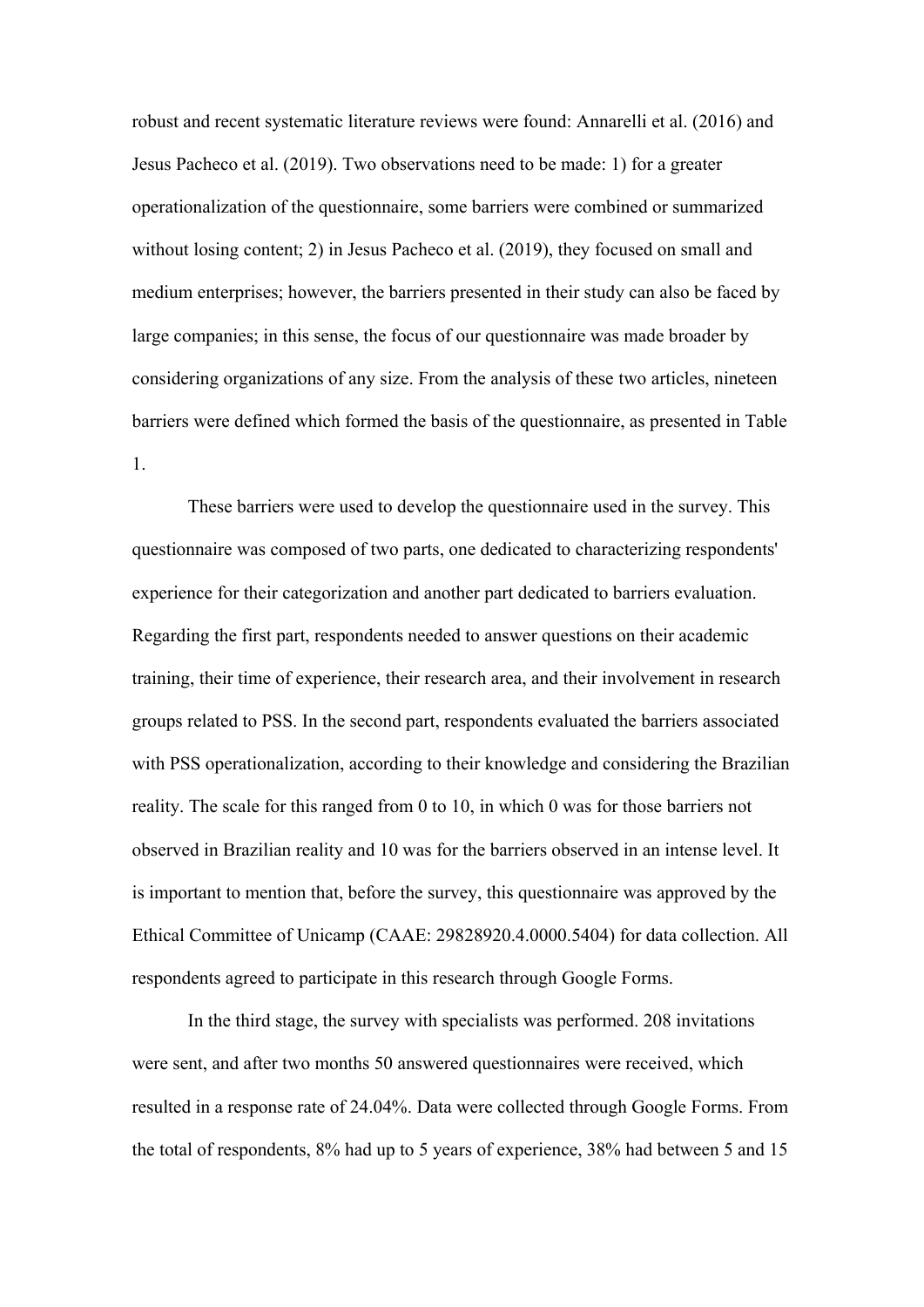years, and 54% more than 15 years of experience. Regarding the greatest academic degree, 28% were specialists or masters and 72% had PhD. All the respondents were researchers and their areas of research were: management (22%), product development or sustainability (34%), and PSS (44%). In relation to their research group, 42% of the respondents did not participate in a research group related to PSS, 40% participated in a group with this focus, and 18% of them coordinated a research group focused on PSS.

The last stage of this research was composed of data analysis. Initially, Hierarchical Cluster Analysis was used for grouping the specialists according to their similarities, considering the information they provided in the survey. According to Malhotra (2012), this technique aims to classify items into groups. In this research, the respondents were grouped according to their similarities. The codification used for this grouping is presented in Table 2.

Time of experience (V1) Greatest academic training completed (V2) Research area  $(V3)$  Involvement in research groups related to PSS (V4)  $1 =$ up to 5 years.  $1 = \text{Gradient}$  1 = Research in management area. 1 = The respondent does not participate in a research group related to PSS theme.  $2 =$  between 5  $2 = \text{Specialization}$ <br>and 15 years.  $2 = \text{Specialization}$ and/or masters.  $2 =$  Research in product development or sustainability areas.  $2 =$ The respondent participates in research group(s) related to PSS theme.  $3 =$  more than = more than  $3$  = Doctorate.  $\begin{array}{|c|c|} \hline 3$  = Research related to PSS. PSS.  $3$  = The respondent coordinates research group(s) related to PSS theme.

Table 2. Coding used to group the respondents.

As it will be presented in the results section, three groups were identified and weightings of 50%, 30% and 20% were assigned to them. The highest weight was given to the group that, in the view of the authors of this article, have characteristics that enable a better understanding of the theme and consequently those that could provide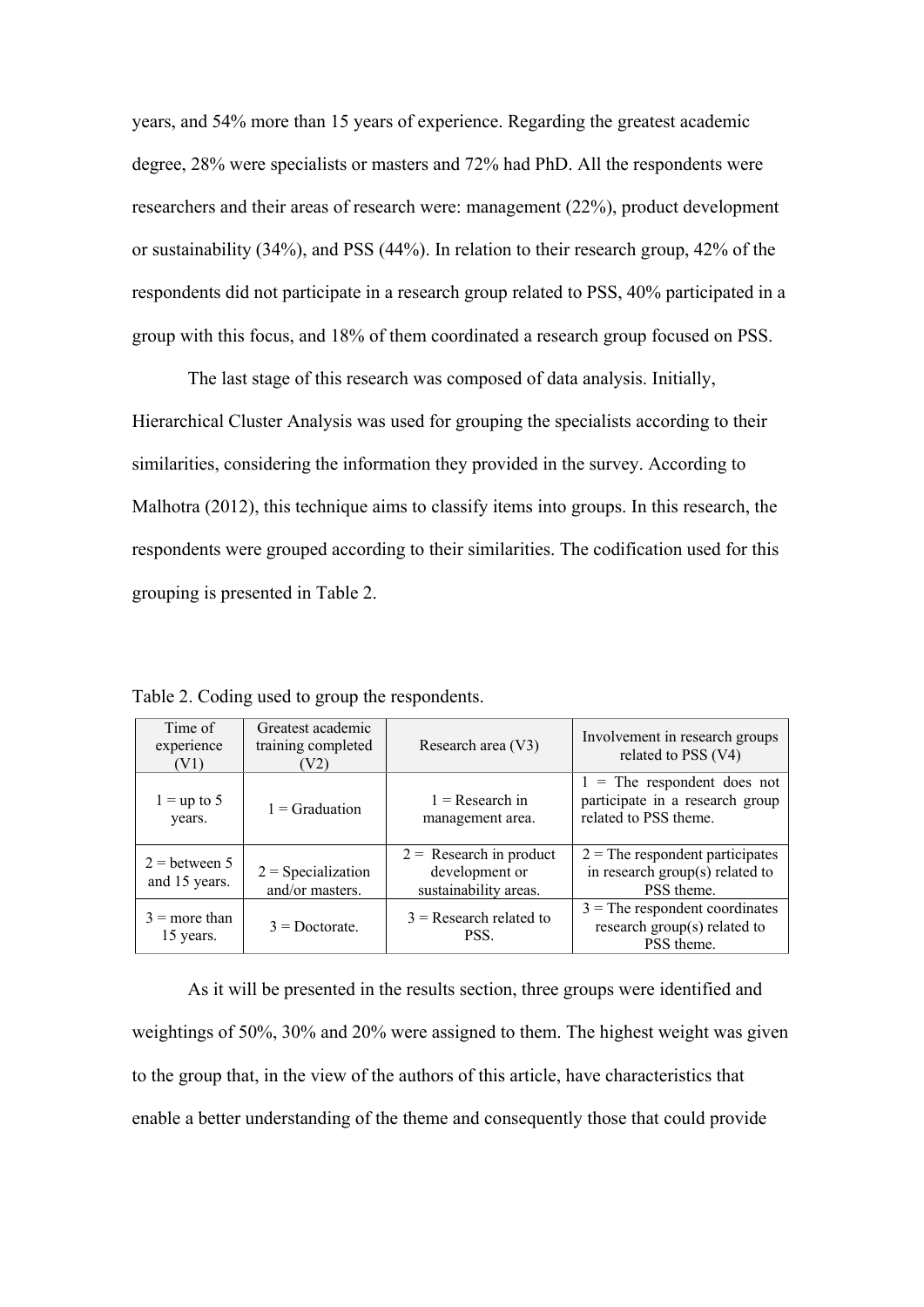more accurate answers. The definition of groups a priori was necessary in this study for the use of TOPSIS.

TOPSIS was created in 1981 by Ching-Lai Hwang and Kwangsun Yoon (1981) and is being used in several academic studies (Yoon and Kim 2017). This technique stands out for being simple, allowing the comparison of alternatives and considering different criteria according to its importance. In addition, TOPSIS can be used as a tool to substantiate and increase the efficiency of decision making (Lima Junior and Carpinetti 2015). In this study, the "criteria" corresponds to the three groups of respondents and the "alternatives" to the barriers analysed.

The calculations made to ordinate the barriers for PSS operationalization in Brazil via TOPSIS followed the steps proposed by Singh et al. (2016). The first step was characterized by the structuring of a Matrix D, consisting of elements identified as xij, in which (i) represents each alternative - in this research, the barriers - and (j) the analysis criteria - in this research, the averages from the answers of each respondents groups. The mathematical representation of Matrix D is presented by Matrix 1.

$$
D = [x_{11} x_{12} ... x_{1n} x_{21} x_{22} ... x_{2n} ... ... x_{m1} x_{m2} ... x_{mn}]
$$
 (Matrix 1)

The second step is to normalize Matrix 1 through Equation 1; this gives a new matrix called Matrix R (Matrix 2).

$$
r_{ij} = \frac{x_{ij}}{\sqrt{\sum_{i=1}^{n} x_{ij}^2}}
$$
 (Equation 1)  $R =$   
[ $r_{11} r_{12} ... r_{1n} r_{21} r_{22} ... r_{2n} ... ... r_{m1} r_{m2} ... r_{mn}$ ] (Matrix 2)  
The third step carried out was weighting the values of Matrix R

according to the weights assigned to respondents groups, following the guidelines of Singh et al. (2016). For this purpose, Equation 2 and the weights were used, generating Matrix V (Matrix 3).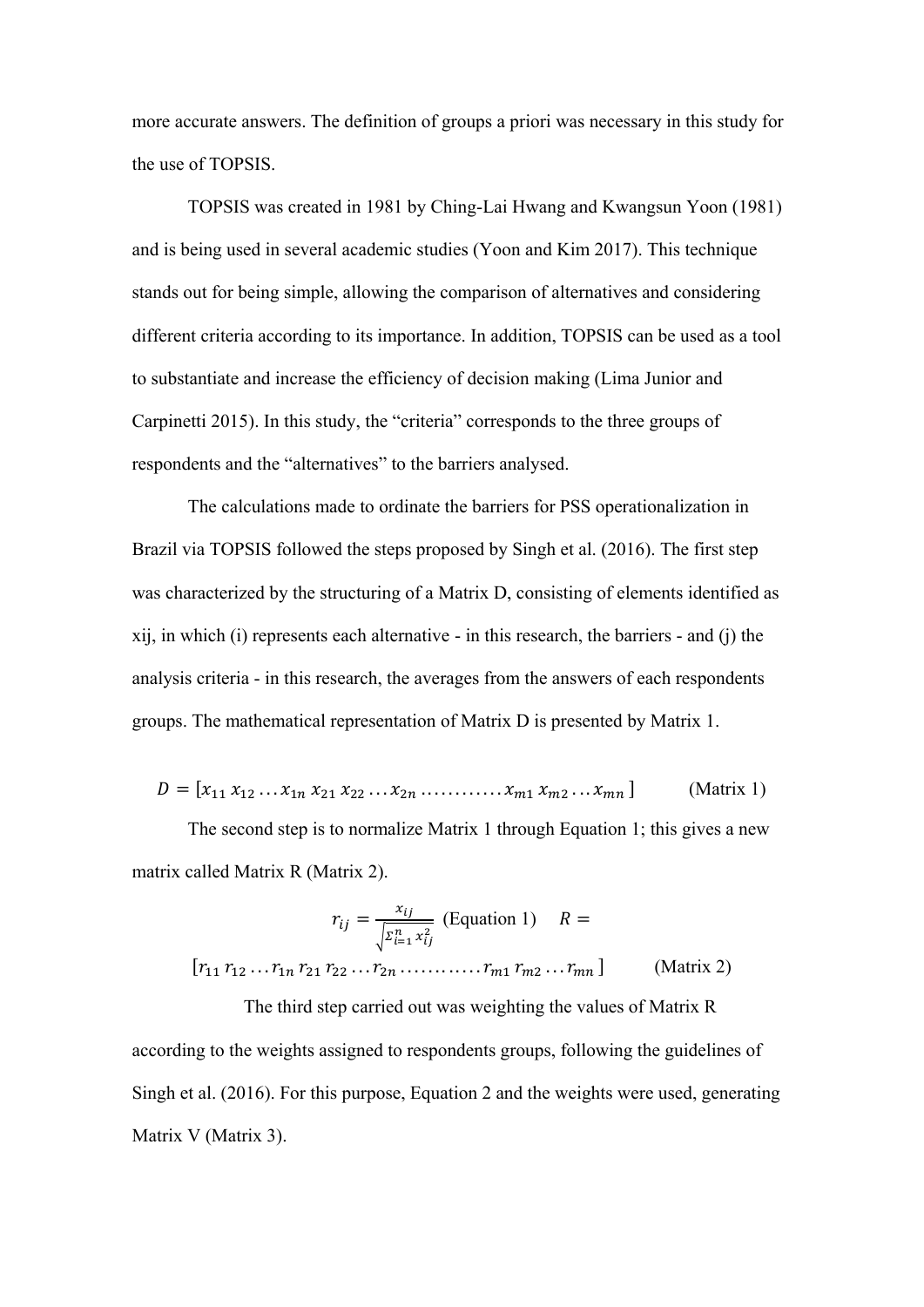$$
v_{ij} = w_j * r_{ij}
$$
 (Equation 2)  $V =$   
[ $v_{11} v_{12} ... v_{1n} v_{21} v_{22} ... v_{2n} ... ... v_{m1} v_{m2} ... v_{mn}$ ] (Matrix 3)

The fourth step was characterized by the determination of ideal positive  $(vj^+)$ and negative (vj<sup>−</sup> ) solutions. This step focuses on identifying the maximum and minimum values in Matrix V, for each of the analysis criteria - in this research, for the averages of each group. Once these values were identified, the fifth step was carried out, which corresponded to the calculation of positive  $(s_i^*)$  and negative  $(s_i^{\prime})$  Euclidean distances for each barrier analysed. Equations 3 and 4 were used for this purpose.

$$
s_i \ast = \sqrt{\Sigma_j (v_{ij} \ast -v_j^+)^2}
$$
 (Equation 3) 
$$
s_i' = \sqrt{\Sigma_j (v_{ij}' - v_j^-)^2}
$$
 (Equation 4)

After calculating the Euclidean distances, the sixth stage was performed. It was characterized by calculating the Ci\* indicator for each barrier. This indicator can be obtained through Equation 5.

$$
C_{i\ i}^* = \frac{s_{i'} }{(s_{i^*} + s_i')} \quad \text{(Equation 5)}
$$

It is important to note that the value of this indicator varies from 0 to 1, and it is used for ordering the barriers according to their intensity degree. Once this ordering of the barriers was obtained, the results were discussed in the light of the literature.

### **4. Results and discussion**

As mentioned in the previous section, the first analysis corresponded to a Hierarchical Cluster Analysis in order to identify how respondents are grouped according to their similarities. For this, it was necessary to represent numerically the characteristics of each respondent using the codes presented in Table 2.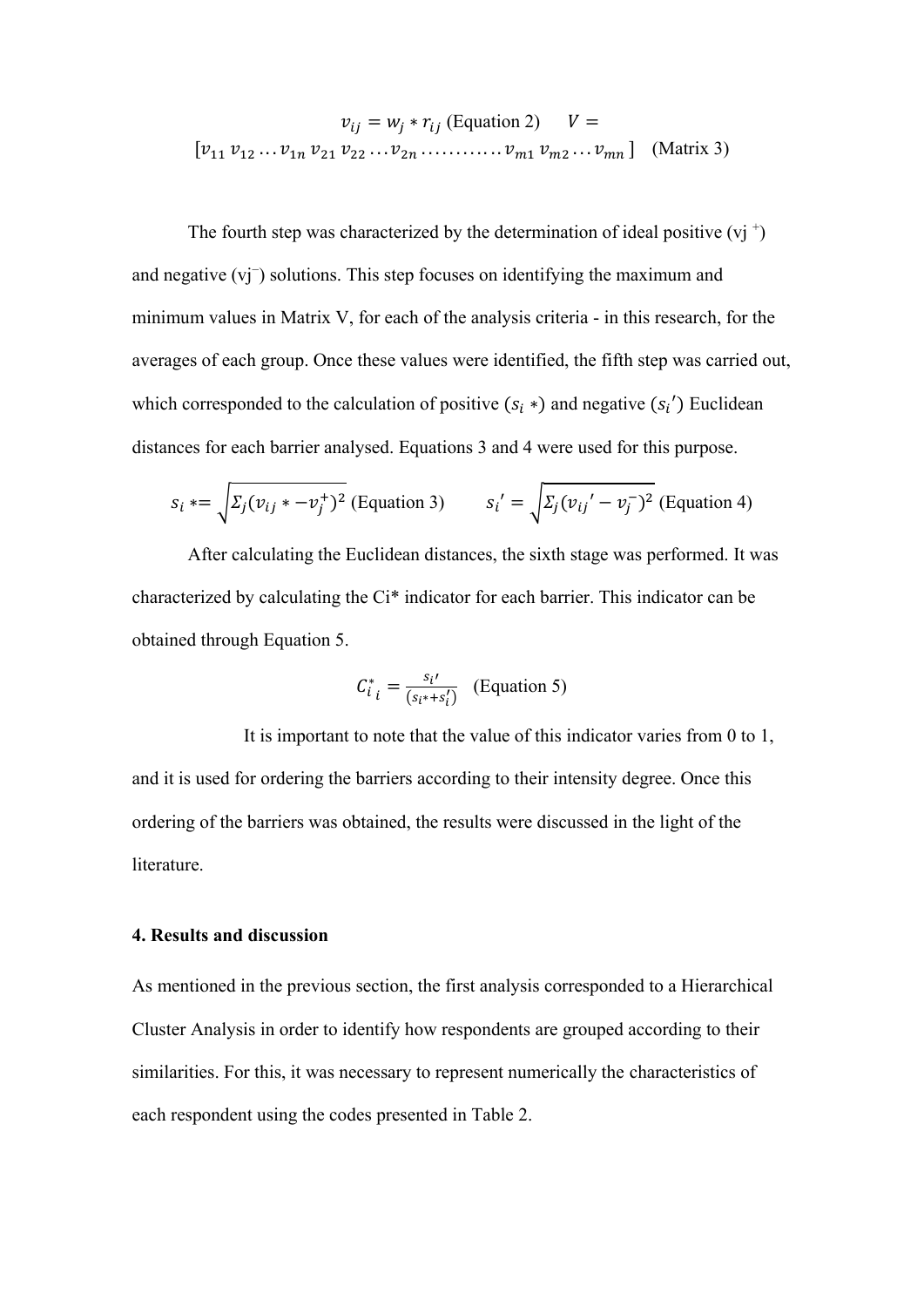It is important to highlight that for the analysis and formation of the clusters there was no weighting of any of the four coding criteria, that is, experience, greatest academic training completed, research area and participation in a research group associated with PSS had equal weights. Figure 1 shows the result of the Hierarchical Cluster Analysis using the Dendogram.



Figure 1. Respondents grouping according to similarity (Source: Authors)

The cut line for defining the groups was established at 10. From the dendogram shown in Figure 2, three groups of respondents were identified. The weights for these were: 20% for group 1, 30% for group 2, and 50% for group 3. As previously emphasized, the weightings are related to the respondents ability to assess what was asked.

Before the TOPSIS calculus, it is interesting to analyse the averages attributed to each group for studied barriers. Table 3 presents these values.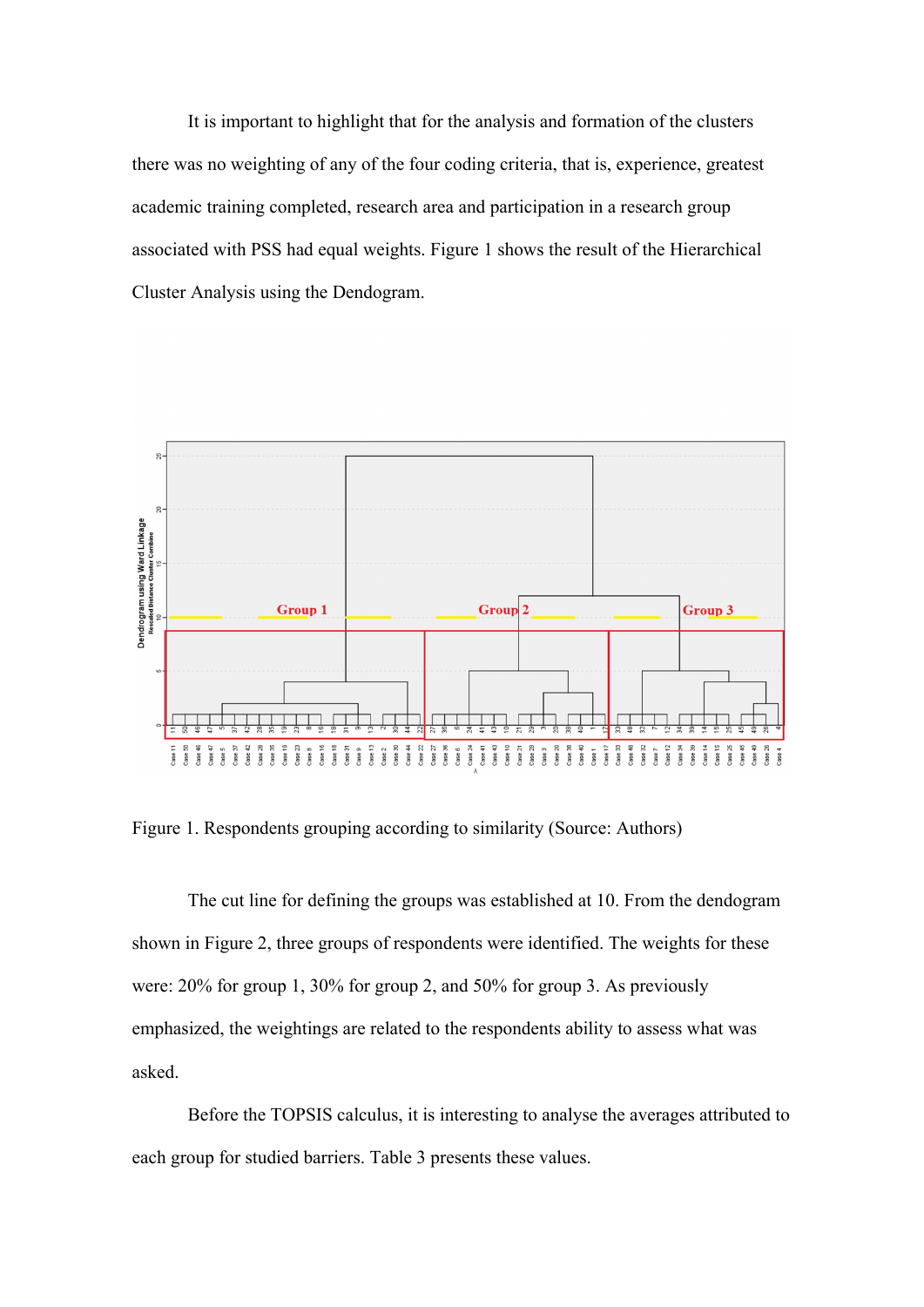| <b>Barriers</b> | <b>Group</b> | Group | Group | <b>Barriers</b> | <b>Group</b> | Group | Group |
|-----------------|--------------|-------|-------|-----------------|--------------|-------|-------|
| B               | 7.71         | 6.93  | 7.86  | <b>B</b> 11     | 6.14         | 6.00  | 6.29  |
| <b>B</b> 2      | 7.62         | 6.93  | 6.93  | <b>B</b> 12     | 8.57         | 8.33  | 8.00  |
| <b>B</b> 3      | 5.95         | 5.87  | 6.79  | B 13            | 7.38         | 7.13  | 7.07  |
| $B_4$           | 7.48         | 7.40  | 7.93  | <b>B</b> 14     | 7.14         | 7.60  | 7.43  |
| <b>B</b> 5      | 7.57         | 7.80  | 7.36  | <b>B</b> 15     | 6.52         | 6.27  | 6.57  |
| <b>B</b> 6      | 7.48         | 8.00  | 7.14  | <b>B</b> 16     | 7.05         | 6.80  | 6.29  |
| <b>B</b> 7      | 7.67         | 7.87  | 7.00  | <b>B</b> 17     | 6.67         | 6.07  | 6.71  |
| <b>B</b> 8      | 8.14         | 8.27  | 8.07  | <b>B</b> 18     | 6.62         | 6.33  | 6.86  |
| <b>B</b> 9      | 7.00         | 6.53  | 6.93  | <b>B</b> 19     | 7.05         | 7.53  | 6.14  |
| 10<br>B.        | 7.48         | 6.67  | 7.71  |                 |              |       |       |

Table 3. Averages of scores attributed by respondents, according Hierarquical Cluster grouping. (Source: Authors).

It is observed that the averages for all groups are above 5.0 - and some exceed 8.0. These values indicate medium or high intensity levels, making it clear that in the Brazilian scenario practically all barriers are evidenced. In a group-by-group analysis, the barrier with the highest average for group 1 is the "Resistance to change for PSS business model", which is also the barrier with the highest average for group 2. For group 3, the barrier with the highest average is "Lack of skills needed for business management". When analysing the barriers with the lowest averages in each group, the following was found: for groups 1 and 2 the barrier "Low performance perspective", and, for group 3, the barrier "Lack of government support for establishing an enabling environment".

In the sequence, TOPSIS was used to obtain the ordering of studied barriers considering groups weighting. From the average scores for each group of respondents, it was possible to structure Matrix D and then standardize it using Equation 1. The matrix obtained is Matrix R. With the weighting of Matrix R, Matrix V was generated. Both matrices are presented in Table 4.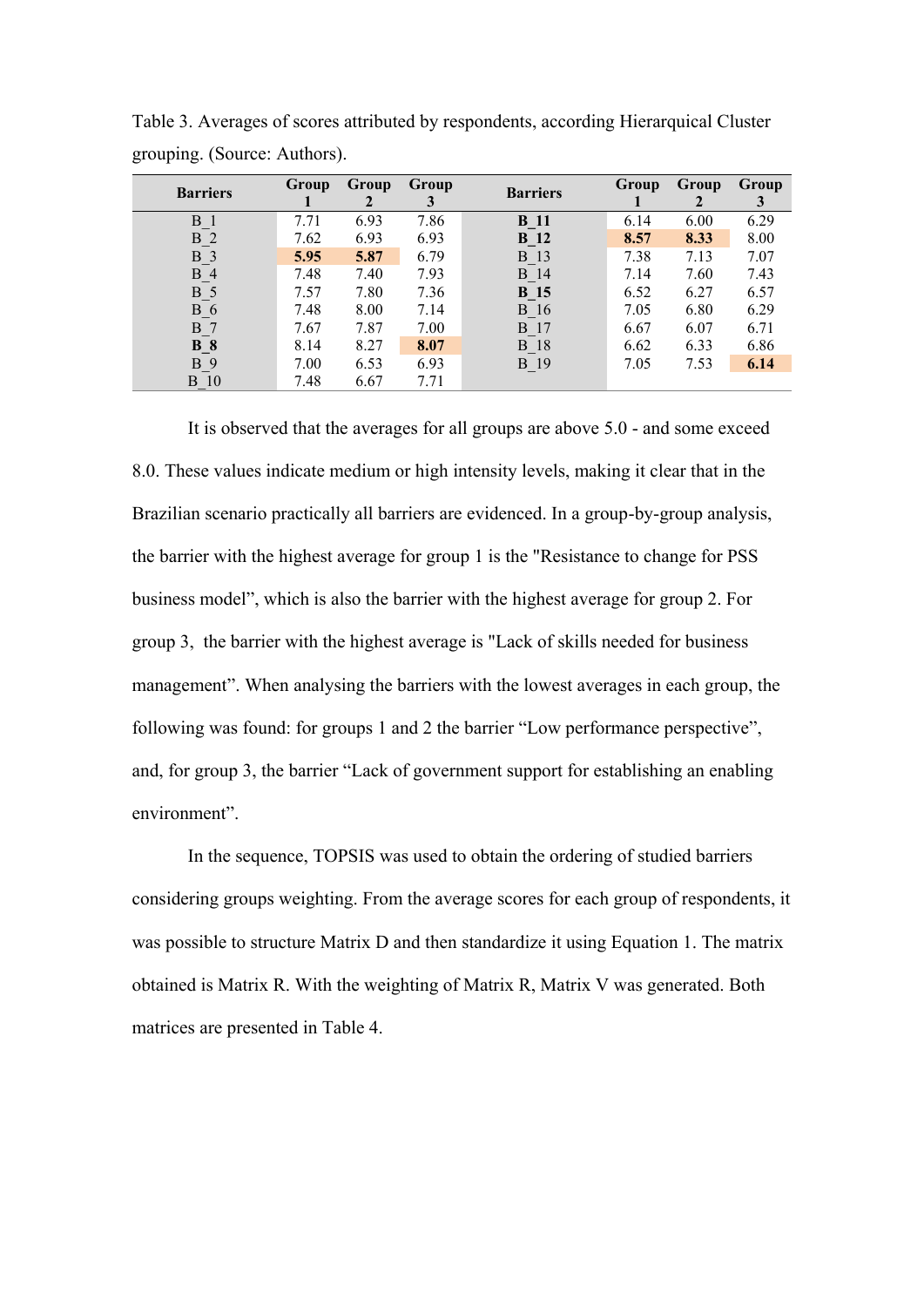|                 | Matrix R       |                |                |                           | Matrix V                 |                           |
|-----------------|----------------|----------------|----------------|---------------------------|--------------------------|---------------------------|
| <b>Barriers</b> | rij<br>Group 1 | rij<br>Group 2 | rij<br>Group 3 | rij<br>Group 1<br>$* 0.2$ | rij<br>Group 2<br>$*0.3$ | rij<br>Group<br>$3 * 0.5$ |
| $B_1$           | 0.244          | 0.224          | 0.253          | 0.049                     | 0.067                    | 0.126                     |
| $B_2$           | 0.241          | 0.224          | 0.223          | 0.048                     | 0.067                    | 0.111                     |
| $B_3$           | 0.188          | 0.189          | 0.218          | 0.038                     | 0.057                    | 0.109                     |
| $B_4$           | 0.237          | 0.239          | 0.255          | 0.047                     | 0.072                    | 0.128                     |
| $B_5$           | 0.240          | 0.252          | 0.237          | 0.048                     | 0.075                    | 0.118                     |
| $B_6$           | 0.237          | 0.258          | 0.230          | 0.047                     | 0.077                    | 0.115                     |
| $B_7$           | 0.243          | 0.254          | 0.225          | 0.049                     | 0.076                    | 0.113                     |
| $B_8$           | 0.258          | 0.267          | 0.260          | 0.052                     | 0.080                    | 0.130                     |
| $B_9$           | 0.221          | 0.211          | 0.223          | 0.044                     | 0.063                    | 0.111                     |
| $B_10$          | 0.237          | 0.215          | 0.248          | 0.047                     | 0.065                    | 0.124                     |
| $B_11$          | 0.194          | 0.194          | 0.202          | 0.039                     | 0.058                    | 0.101                     |
| $B_12$          | 0.271          | 0.269          | 0.257          | 0.054                     | 0.081                    | 0.129                     |
| $B_13$          | 0.234          | 0.230          | 0.227          | 0.047                     | 0.069                    | 0.114                     |
| $B_14$          | 0.226          | 0.245          | 0.239          | 0.045                     | 0.074                    | 0.119                     |
| $B_15$          | 0.206          | 0.202          | 0.211          | 0.041                     | 0.061                    | 0.106                     |
| $B_16$          | 0.223          | 0.219          | 0.202          | 0.045                     | 0.066                    | 0.101                     |
| $B_17$          | 0.211          | 0.196          | 0.216          | 0.042                     | 0.059                    | 0.108                     |
| $B_18$          | 0.209          | 0.204          | 0.221          | 0.042                     | 0.061                    | 0.110                     |
| B 19            | 0.223          | 0.243          | 0.198          | 0.045                     | 0.073                    | 0.099                     |

Table 4. Matrix R with standardized values. (Source: Authors)

The next step consisted of defining the positive and negative ideal solutions. The Positive Ideal Solutions  $(vj^+)$  were 0.054, 0.081, and 0.130 for group 1, 2 and 3, respectively. The Negative Ideal Solutions (vj<sup>-</sup>) were 0.038, 0.057, and 0.099 for group 1, 2 and 3, respectively.

The values presented in Tables 4 (Matrix V) and the positive and negative ideal solutions were used to calculate the Euclidean distances for each barrier in relation to the positive and negative ideal solutions; in these calculations, Equations 3 and 4 were used. The values obtained, designated by  $Si<sup>+</sup>$  and  $Si<sup>-</sup>$ , are shown in Table 5. Using these values and Equation 5, it was possible to obtain the Ci \* coefficient also shown in Table 5.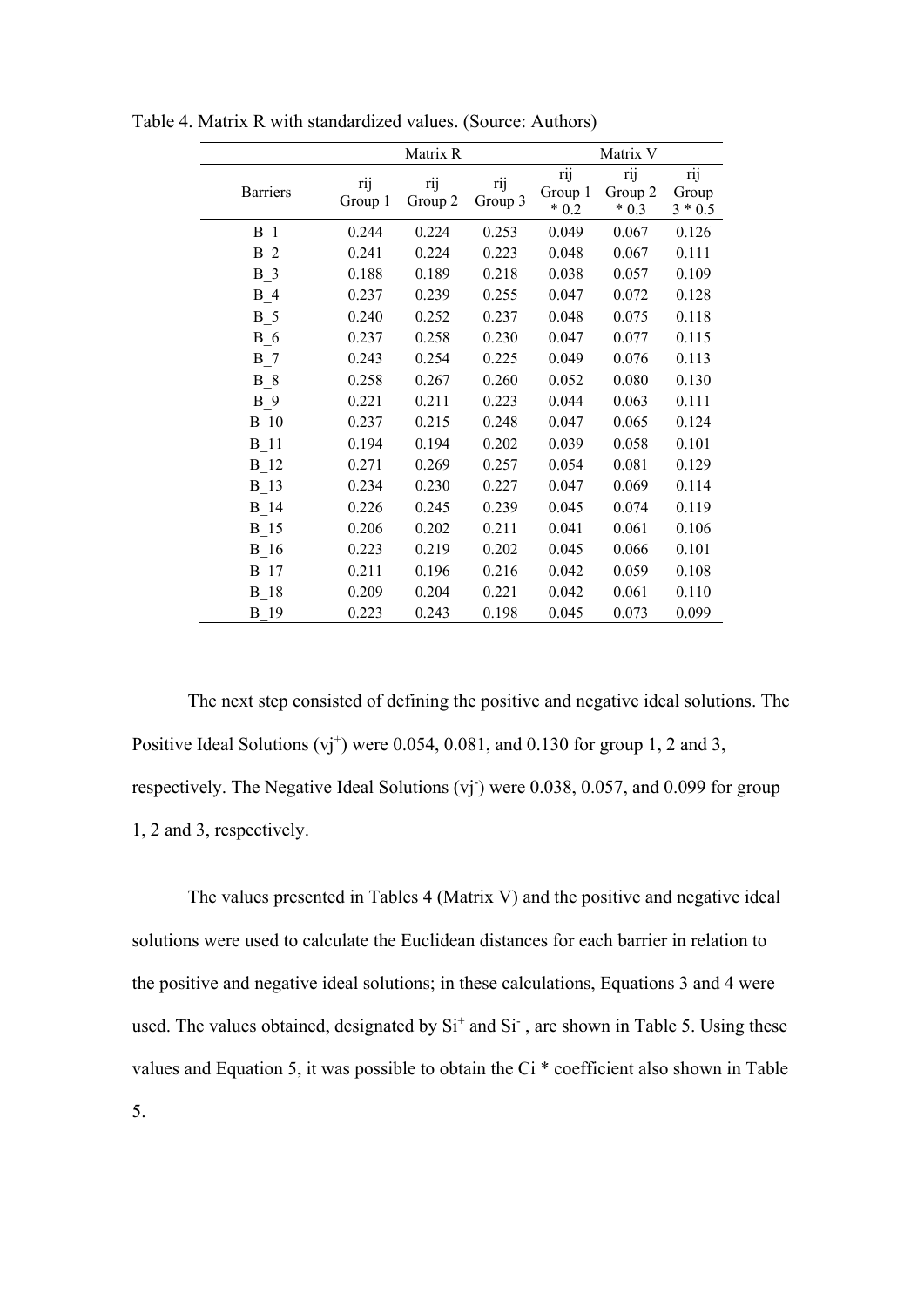| <b>Barriers</b> | <b>Distance from the Positive</b><br><b>Ideal Solution (Si*)</b> | <b>Distance from the Negative</b><br><b>Ideal Solution (Si')</b> | Coefficient (Ci*) |
|-----------------|------------------------------------------------------------------|------------------------------------------------------------------|-------------------|
| $B_1$           | 0.015                                                            | 0.031                                                            | 0.677             |
| $B_2$           | 0.024                                                            | 0.019                                                            | 0.451             |
| $B_3$           | 0.036                                                            | 0.010                                                            | 0.225             |
| $B_4$           | 0.012                                                            | 0.034                                                            | 0.744             |
| $B_5$           | 0.014                                                            | 0.029                                                            | 0.672             |
| $B_6$           | 0.017                                                            | 0.028                                                            | 0.624             |
| $B_7$           | 0.019                                                            | 0.026                                                            | 0.583             |
| $B_8$           | 0.003                                                            | 0.041                                                            | 0.937             |
| $B_9$           | 0.027                                                            | 0.016                                                            | 0.365             |
| $B_1$ 0         | 0.018                                                            | 0.028                                                            | 0.604             |
| $B_11$          | 0.040                                                            | 0.003                                                            | 0.068             |
| $B_12$          | 0.001                                                            | 0.042                                                            | 0.973             |
| $B_13$          | 0.021                                                            | 0.021                                                            | 0.501             |
| $B_14$          | 0.015                                                            | 0.028                                                            | 0.642             |
| $B_15$          | 0.034                                                            | 0.009                                                            | 0.204             |
| $B_16$          | 0.034                                                            | 0.012                                                            | 0.256             |
| $B_17$          | 0.033                                                            | 0.010                                                            | 0.239             |
| $B_18$          | 0.030                                                            | 0.013                                                            | 0.302             |
| <b>B</b> 19     | 0.033                                                            | 0.018                                                            | 0.345             |

Table 5. Distances from positive and negative ideal solutions and coefficients Ci\* (Source: Authors)

In conclusion, the ordering of barriers for the operationalization of PSS in Brazil was carried out through the values obtained from Ci\*. This ordering is shown in Table 6.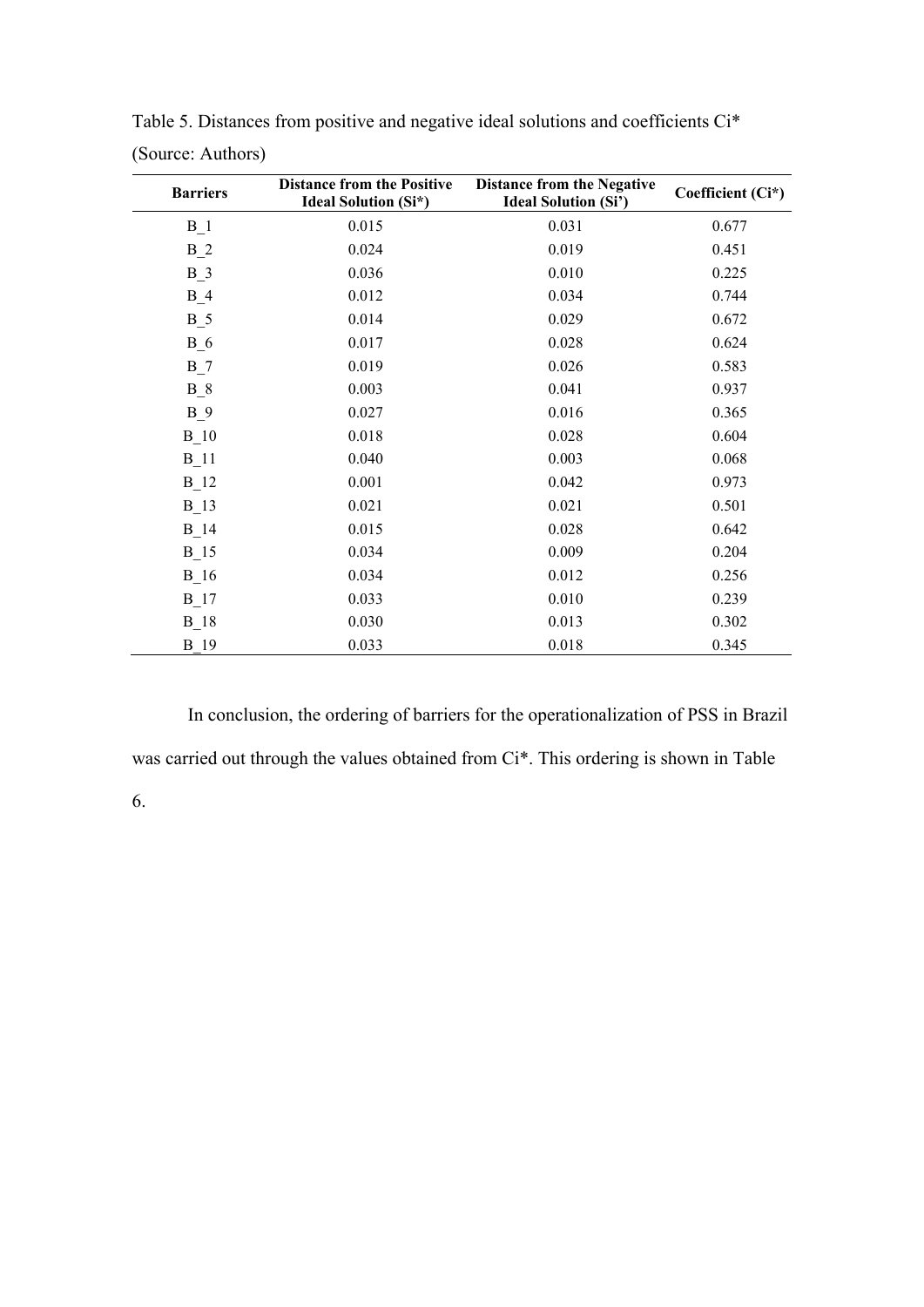| <b>Position</b> | $Ci^*$ | Code        | <b>Barriers</b>                                                                                               |
|-----------------|--------|-------------|---------------------------------------------------------------------------------------------------------------|
| $1^{\circ}$     | 0.973  | <b>B</b> 12 | Resistance to change for PSS business model.                                                                  |
| $2^{\circ}$     | 0.937  | <b>B</b> 8  | Lack of skills needed for business management.                                                                |
| 3 <sup>o</sup>  | 0.744  | $B_4$       | Difficulty in recognizing market demands.                                                                     |
| $4^{\circ}$     | 0.677  | <b>B</b> 1  | Lack of understanding or misunderstanding of the concept.                                                     |
| $5^{\rm o}$     | 0.672  | <b>B</b> 5  | Low engagement in innovation activities.                                                                      |
| $6^{\circ}$     | 0.642  | <b>B</b> 14 | Lack of adequate financial management.                                                                        |
| $7^{\circ}$     | 0.624  | <b>B</b> 6  | Lack of technological information and knowledge for implementation.                                           |
| $8^{\circ}$     | 0.604  | <b>B</b> 10 | Difficulty in establishing business strategies.                                                               |
| 9°              | 0.583  | $B_7$       | Lack of qualified personnel.                                                                                  |
| $10^{\circ}$    | 0.501  | <b>B</b> 13 | Internal organizational conflicts between sales and service areas.                                            |
| $11^{\circ}$    | 0.451  | $B_2$       | Lack of financial resources.                                                                                  |
| $12^{\circ}$    | 0.365  | $B_9$       | Negative prospects due to uncertainties.                                                                      |
| $13^{\circ}$    | 0.345  | <b>B</b> 19 | Lack of government support for establishing an enabling environment.                                          |
| $14^{\circ}$    | 0.302  | <b>B</b> 18 | Low attractiveness for companies to adopt PSS due to misuse by customers,<br>compromising financial planning. |
| 15 <sup>o</sup> | 0.256  | <b>B</b> 16 | Lack of trust and collaboration in the supply chain.                                                          |
| $16^{\circ}$    | 0.239  | <b>B</b> 17 | Low management commitment to PSS implementation.                                                              |
| $17^{\circ}$    | 0.225  | $B_3$       | Low performance perspective.                                                                                  |
| $18^{\circ}$    | 0.204  | <b>B</b> 15 | Difficulty in establishing performance indicators.                                                            |
| 19°             | 0.068  | <b>B</b> 11 | Difficulty in reconciling environmental and social aspects with economic aspects in<br>business.              |

Table 6. Barriers ordering according to coefficients Ci\*. (Source: Authors)

The results obtained through the TOPSIS application clearly highlights two barriers, namely "Resistance to change for PSS business model" and "Lack of skills needed for business management".

Regarding the resistance to change, this result is in line with several studies in the literature and it is mentioned by the both studies which the questionnaire was based on (Annarelli et al. 2016; Jesus Pacheco et al. 2019). It is observed that, as in companies from other parts of the world, many Brazilian companies are unable to leave their comfort zone, even when their traditional business model shows signs of exhaustion. As it is highlighted in Annarelli et al. (2016), PSS operationalization requires changes in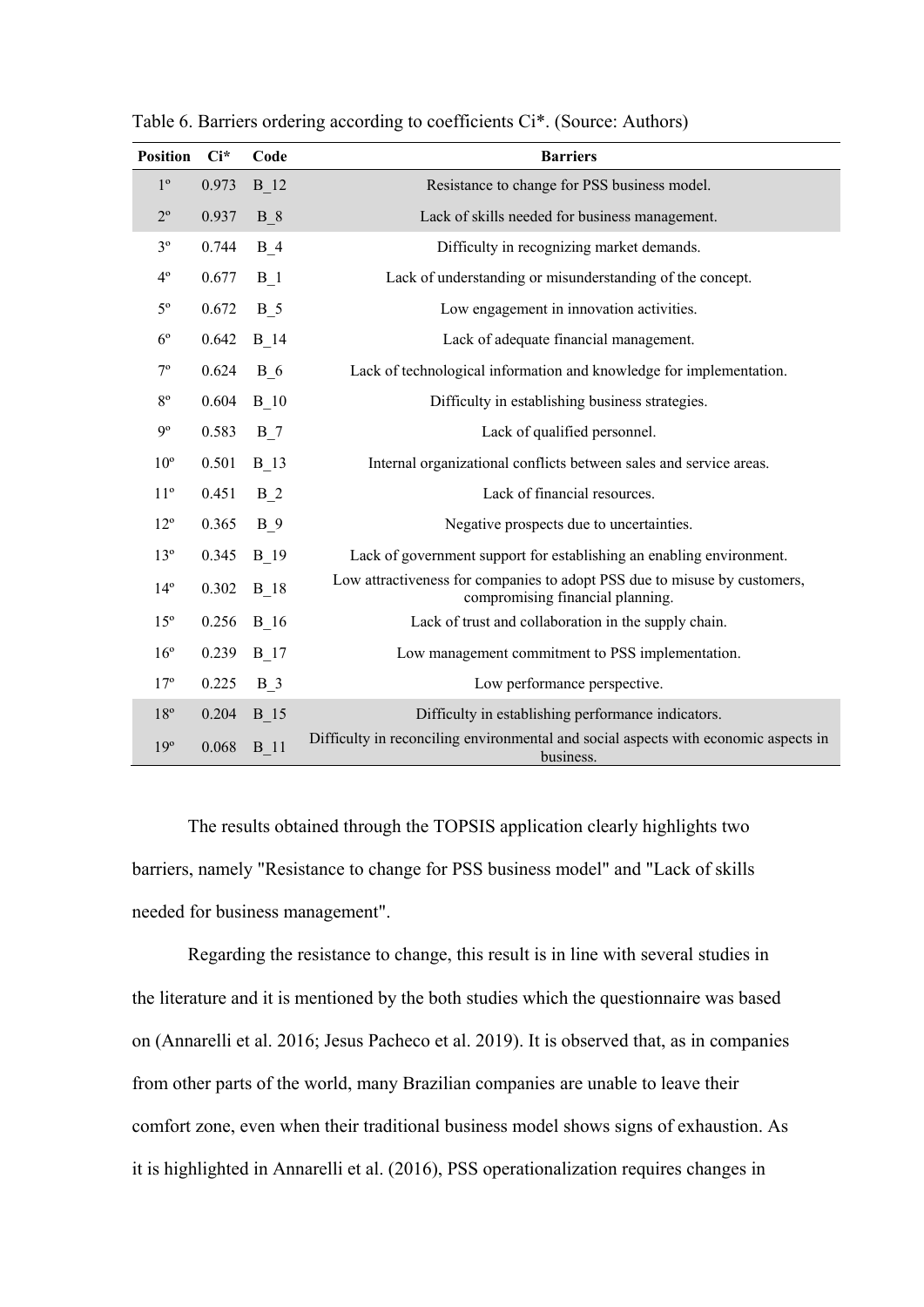organizational culture, and in the way companies consider their value. Regarding the "Lack of skills needed for business management", this result also corroborates the literature. In Jesus Pacheco et al. (2019) analysis, the authors emphasize this barrier. According to them, the lack of managerial skills can be associated with lack of planning and difficulty in properly attributing tasks, among other issues. In this sense, it is necessary to address the existing gaps regarding professional training of people able to work in the management of PSS (Annarelli et al. 2016; Jesus Pacheco et al. 2019). As in other parts of the world, it was evidenced that there is a lack of trained professionals in Brazil.

Nevertheless, it is important to highlight that the first two barriers ordered via TOPSIS are related to aspects of "transformation" of both company and professionals, a fact debated in the literature. This is especially true when it is mentioned that business models based on PSS require changes, transformations and innovations in the organization and human capital (Annarelli et al. 2016; Jesus Pacheco et al. 2019).

It is worth highlighting that coping with these barriers will support companies to be better aligned with SDGs 9 and 12 (UN 2019), since PSS are business models that can greatly support companies moving towards more sustainable development (Teles et al. 2018; D'Agostin et al. 2020).

### **5. Conclusions**

When analysing the academic literature, there are studies that report barriers regarding the operation of PSS systems. However, these barriers may present different degrees of intensity depending on the country where the business model is implemented. Cultural issues, management typology developed in companies and consumer habits must be considered, and in this sense, specific analysis must be conducted in order to enhance the debates on this topic. The present study aimed to analyse the barriers for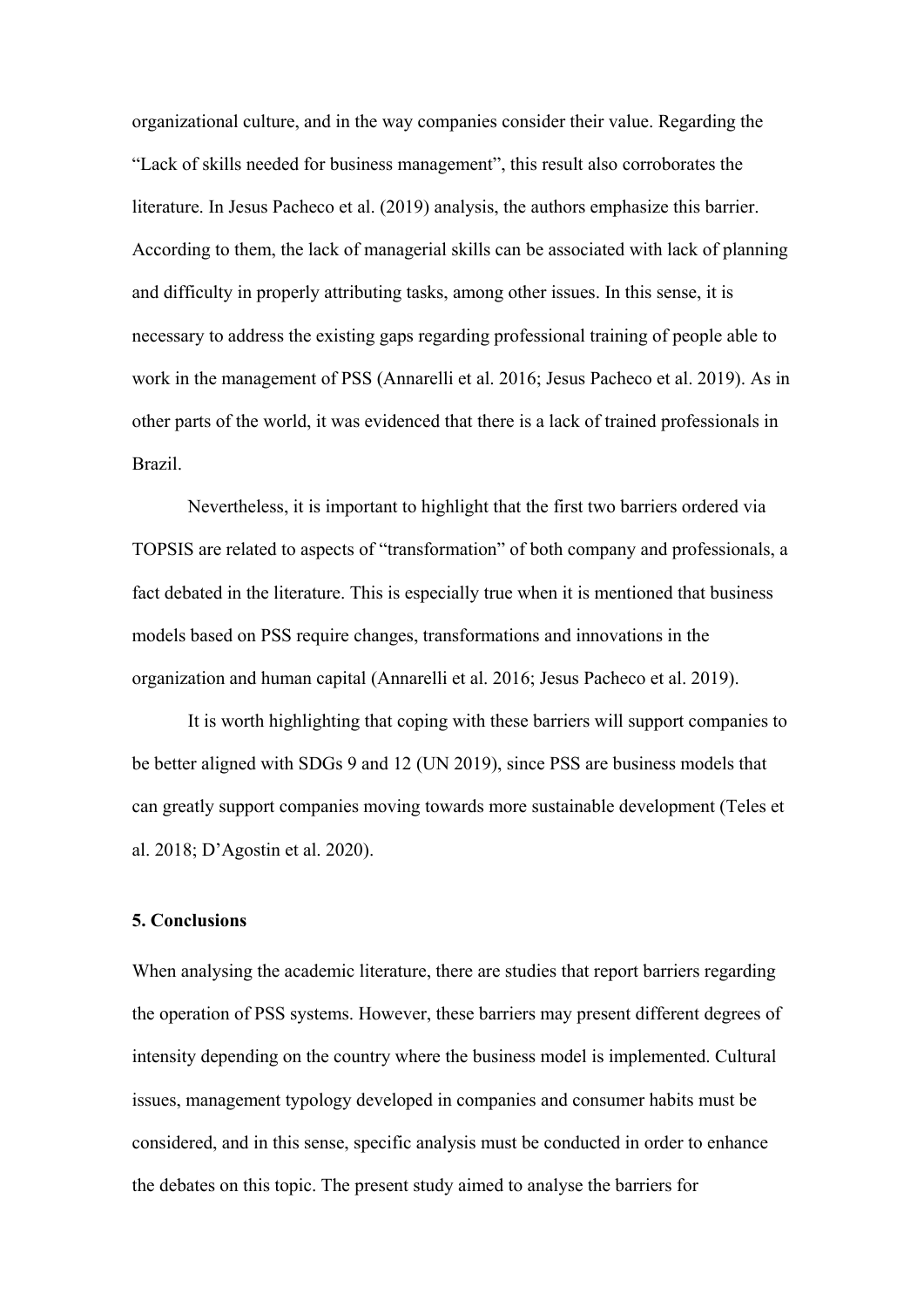operationalizing PSS business models in Brazil. The research was based on the opinion of Brazilian academics who have already produced works and studies in the area of PSS and have experience in relation to the theme at different levels. Their opinion received different weights according to their experience level. Based on the results presented, it can be observed that the main objective was achieved.

The main conclusions to be drawn from this study are: 1) in general, even with medium intensity, all the barriers collected in the literature are observed in the Brazilian scenario for PSS operationalization; 2) when a comparison is made among the barriers, those related to resistance to change to the referred business model and the lack of necessary skills to manage them stand out.

In addition to these findings, and considering the literature about the themes, it is possible to observe that the most frequently noted barriers are related to the difficulty presented by companies and professionals to deal with a change in the way their businesses are designed and structured. However, the importance of overcoming these barriers in order to expand and enhance the adoption of PSS business models should be highlighted, especially when considering the relevance that they can have in the search towards sustainable development.

The study had an exploratory character and, as an exploratory study, limitations must be mentioned. The first one related to the barriers analysed; there is a possibility that articles listed in other databases may present additional barriers. However, we highlight that both articles used performed systematic literature reviews and were published in an important database. In addition, the study was based on the opinion of 50 researchers, and a larger sample could provide results with some differences from this one. Nevertheless, the relevance of the information presented here stands to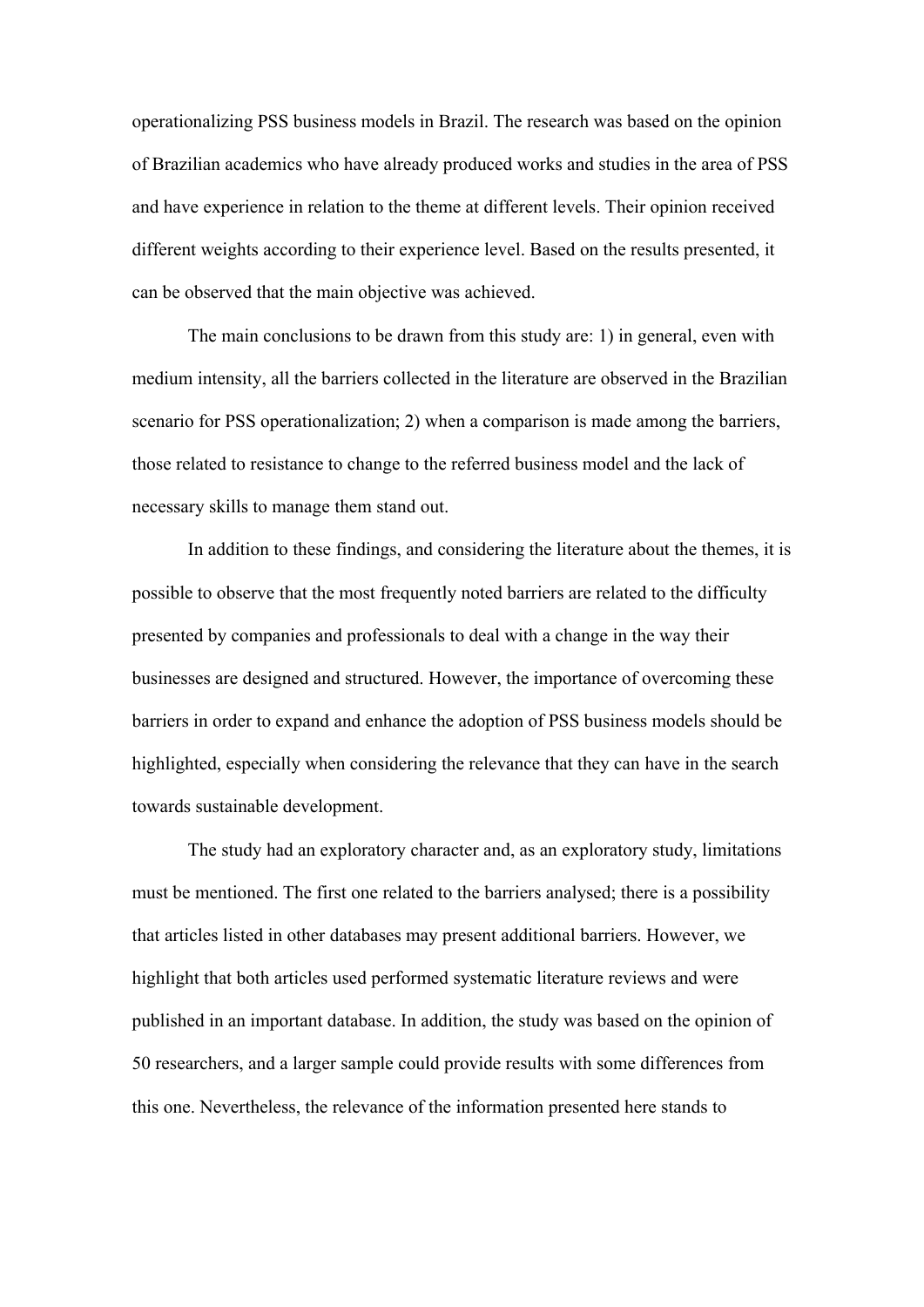enhance debates about PSS in the Brazilian context. Additionally, we emphasize the qualifications of the selected sample.

As a proposal for future work, research in other countries is encouraged and the results obtained to be compared with those presented here. In addition, a roadmap for Brazilian companies to adopt the PSS business model, emphasizing the barriers that, according to the specialists, are more evidenced in the country's reality.

#### **References**

- Akbar P, Hoffmann S. 2019. Creating value in product service systems through sharing. J Bus Res.(January):1–11. doi:10.1016/j.jbusres.2019.12.008.
- Amiri M, Hashemi-Tabatabaei M, Ghahremanloo M, Keshavarz-Ghorabaee M, Zavadskas EK, Banaitis A. 2020. A new fuzzy BWM approach for evaluating and selecting a sustainable supplier in supply chain management. Int J Sustain Dev World Ecol. 00(00):1–18. doi:10.1080/13504509.2020.1793424. https://doi.org/10.1080/13504509.2020.1793424.
- Annarelli A, Battistella C, Nonino F. 2016. Product service system: A conceptual framework from a systematic review. J Clean Prod. 139:1011–1032. doi:10.1016/j.jclepro.2016.08.061. https://linkinghub.elsevier.com/retrieve/pii/S0959652616312094.
- Annarelli A, Battistella C, Nonino F. 2020. Competitive advantage implication of different Product Service System business models: Consequences of 'not-replicable' capabilities. J Clean Prod. 247:119121. doi:10.1016/j.jclepro.2019.119121. https://doi.org/10.1016/j.jclepro.2019.119121.
- Ayala NF, Gerstlberger W, Frank AG. 2019. Managing servitization in product companies: the moderating role of service suppliers. Int J Oper Prod Manag. 39(1):43–74. doi:10.1108/IJOPM-08-2017-0484. https://www.emerald.com/insight/content/doi/10.1108/IJOPM-08-2017-0484/full/html.
- Baines TS, Lightfoot HW, Evans S, Neely A, Greenough R, Peppard J, Roy R, Shehab E, Braganza A, Tiwari A, et al. 2007. State-of-the-art in product-service systems. Proc Inst Mech Eng Part B J Eng Manuf. 221(10):1543–1552. doi:10.1243/09544054JEM858.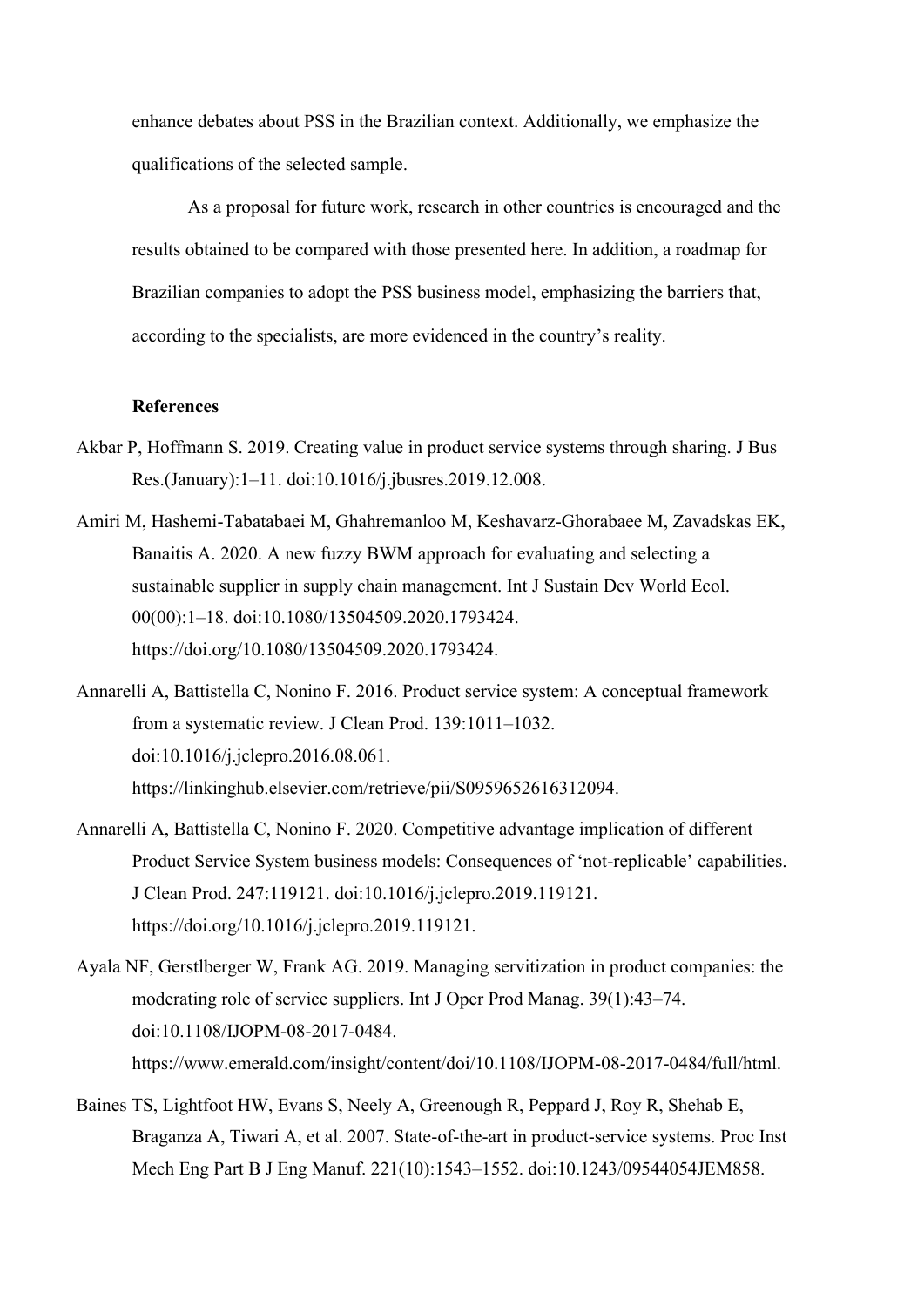- Bali Swain R, Yang-Wallentin F. 2020. Achieving sustainable development goals: predicaments and strategies. Int J Sustain Dev World Ecol. 27(2):96–106. doi:10.1080/13504509.2019.1692316. https://doi.org/10.1080/13504509.2019.1692316.
- Beuren FH, Gomes Ferreira MG, Cauchick Miguel PA. 2013. Product-service systems: a literature review on integrated products and services. J Clean Prod. 47:222–231. doi:10.1016/j.jclepro.2012.12.028. https://linkinghub.elsevier.com/retrieve/pii/S0959652612006841.
- Beuren FH, Sousa-Zomer TT, Cauchick-Miguel PA. 2017. Proposal of a framework for product-service systems characterization. Production. 27:1–12. doi:10.1590/0103- 6513.20170052. http://www.scielo.br/scielo.php?script=sci\_arttext&pid=S0103- 65132017000100327&lng=en&tlng=en.
- Boons F, Lüdeke-Freund F. 2013. Business models for sustainable innovation: state-of-the-art and steps towards a research agenda. J Clean Prod. 45:9–19. doi:10.1016/j.jclepro.2012.07.007. https://linkinghub.elsevier.com/retrieve/pii/S0959652612003459.
- Boucher X, Brissaud D, Shimomura Y. 2016. Design of sustainable product service systems and their value creation chains. CIRP J Manuf Sci Technol. 15:1–2. doi:10.1016/j.cirpj.2016.09.005. http://dx.doi.org/10.1016/j.cirpj.2016.09.005.
- Bradley P, Parry G, O'Regan N. 2020. A framework to explore the functioning and sustainability of business models. Sustain Prod Consum. 21:57–77. doi:10.1016/j.spc.2019.10.007. https://linkinghub.elsevier.com/retrieve/pii/S2352550919302659.
- Carvalho JPA de, Ribeiro NP, Franco C da R, Catapan A, Borsato M. 2020. A product-servicesystem proposal for municipalities in developing countries with tight budget to convert the organic waste in energy to eliminate dumps. Waste Manag. 106:99–109. doi:10.1016/j.wasman.2020.03.022. https://doi.org/10.1016/j.wasman.2020.03.022.
- Catulli M, Cook M, Potter S. 2017. Consuming use orientated product service systems: A consumer culture theory perspective. J Clean Prod. 141:1186–1193. doi:10.1016/j.jclepro.2016.09.187.
- Cegarra-Navarro JG, Papa A, Garcia-Perez A, Fiano F. 2019. An open-minded strategy towards eco-innovation: A key to sustainable growth in a global enterprise. Technol Forecast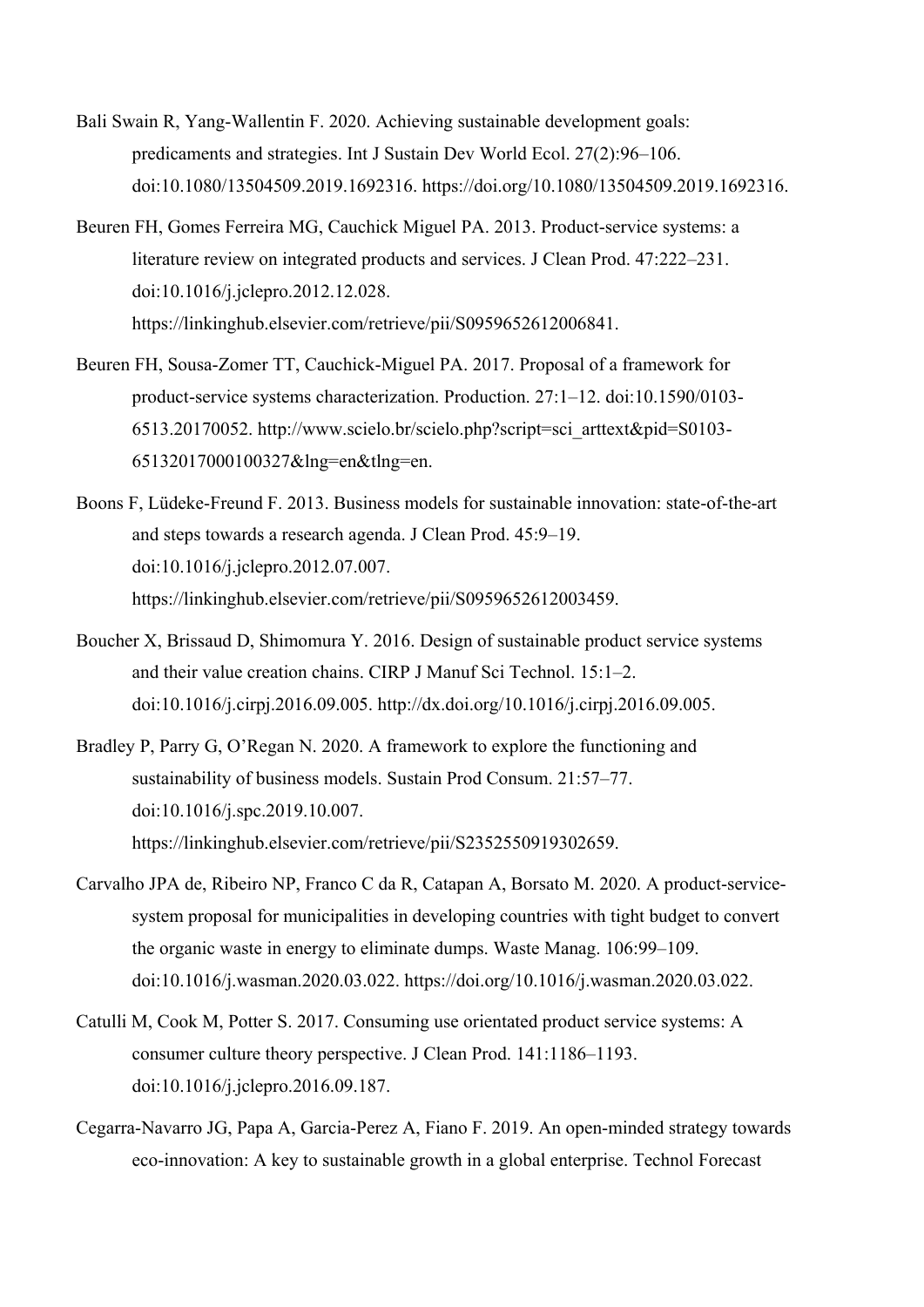Soc Change. 148(August):119727. doi:10.1016/j.techfore.2019.119727.

- Chiu M-C, Tsai C-H. 2020. Design a personalised product service system utilising a multiagent system. Adv Eng Informatics. 43(101):101036. doi:10.1016/j.aei.2020.101036. https://linkinghub.elsevier.com/retrieve/pii/S1474034620300057.
- Chofreh AG, Goni FA, Klemeš JJ. 2018. Evaluation of a framework for sustainable Enterprise Resource Planning systems implementation. J Clean Prod. 190:778–786. doi:10.1016/j.jclepro.2018.04.182.
- Corrêa HL. 2018. Servitization meets sustainability. :358–364.
- Cusumano MA, Kahl SJ, Suarez FF. 2015. Services, industry evolution, and the competitive strategies of product firms. Strateg Manag J. 36(4):559–575. doi:10.1002/smj.2235. http://doi.wiley.com/10.1002/smj.2235.
- D'Agostin A, de Medeiros JF, Vidor G, Zulpo M, Moretto CF. 2020. Drivers and barriers for the adoption of use-oriented product-service systems: A study with young consumers in medium and small cities. Sustain Prod Consum. 21:92–103. doi:10.1016/j.spc.2019.11.002. https://linkinghub.elsevier.com/retrieve/pii/S2352550919301381.
- Franciosi C, Voisin A, Miranda S, Riemma S, Iung B. 2020. Measuring maintenance impacts on sustainability of manufacturing industries: from a systematic literature review to a framework proposal. J Clean Prod. 260:121065. doi:10.1016/j.jclepro.2020.121065. https://linkinghub.elsevier.com/retrieve/pii/S0959652620311124.
- Homrich AS, Theodoro DS, Carvalho MM de. 2017. PSS Creating Business for Sustainability: The Brazilian Olive Oil Case in Mantiqueira Community. Procedia CIRP. 64:405–410. doi:10.1016/j.procir.2017.03.110. http://dx.doi.org/10.1016/j.procir.2017.03.110.
- Hwang C-L, Yoon K. 1981. Multiple Attribute Decision Making. Berlin, Heidelberg: Springer Berlin Heidelberg (Lecture Notes in Economics and Mathematical Systems). http://link.springer.com/10.1007/978-3-642-48318-9.
- Jesus Pacheco DA, ten Caten CS, Jung CF, Sassanelli C, Terzi S. 2019. Overcoming barriers towards Sustainable Product-Service Systems in Small and Medium-sized enterprises: State of the art and a novel Decision Matrix. J Clean Prod. 222:903–921. doi:10.1016/j.jclepro.2019.01.152. https://doi.org/10.1016/j.jclepro.2019.01.152.

Lermen FH, Ribeiro JLD, Echeveste ME, Milani Martins VL, Tinoco MAC. 2020. Sustainable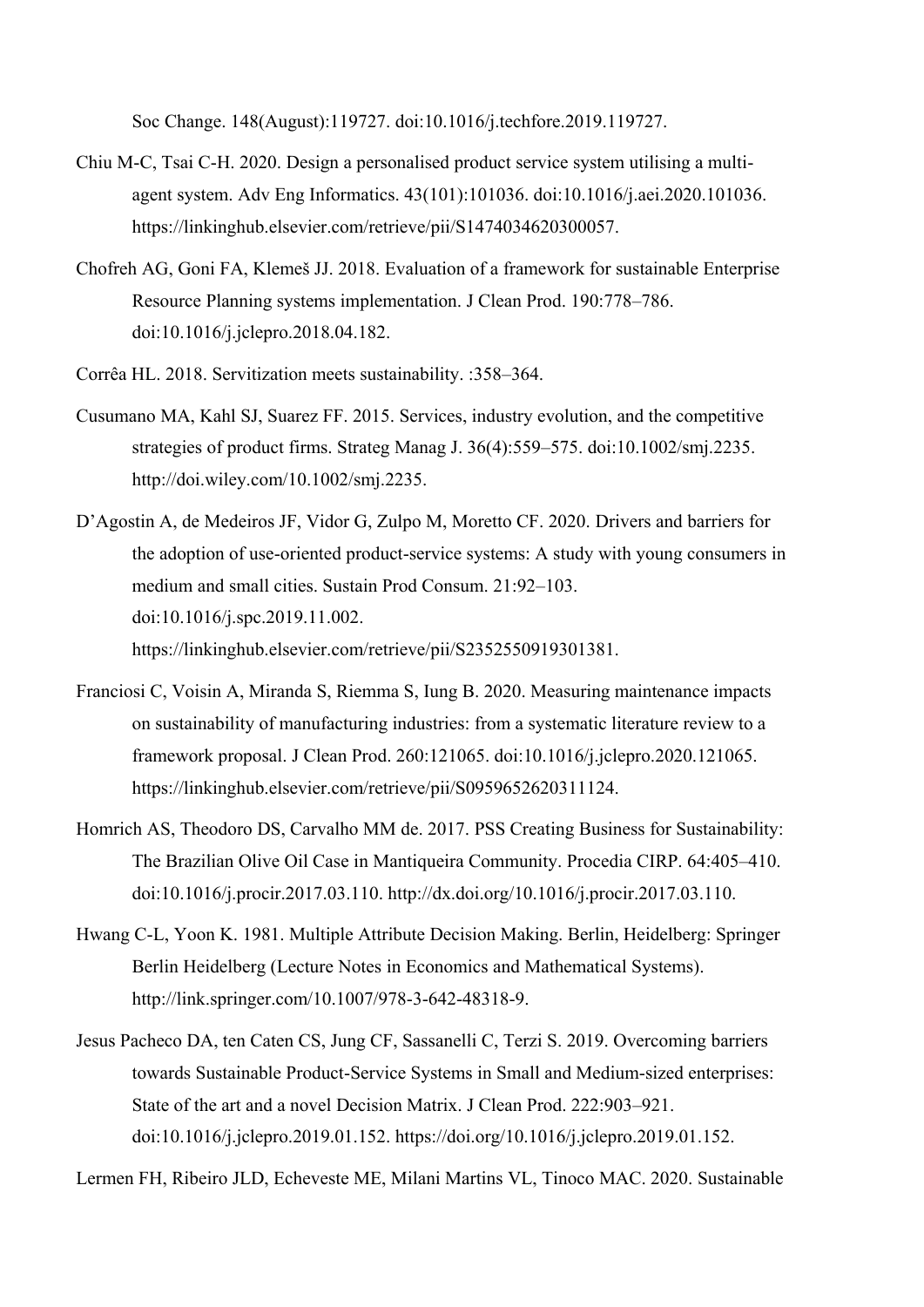offers for drying and storage of grains: Identifying perceived value for Brazilian farmers. J Stored Prod Res. 87. doi:10.1016/j.jspr.2020.101579.

- Lima Junior FR, Carpinetti LCR. 2015. Uma comparação entre os métodos TOPSIS e Fuzzy-TOPSIS no apoio à tomada de decisão multicritério para seleção de fornecedores. Gestão & Produção. 22(1):17–34. doi:10.1590/0104-530X1190. http://www.scielo.br/scielo.php?script=sci\_arttext&pid=S0104-530X2015000100017&lng=pt&tlng=pt.
- Malhotra NK. 2012. Pesquisa de Marketing. Uma orientação aplicada. 6th ed. Porto Alegre: Bookman.
- Martins VWB, Rampasso IS, Siltori PFS, Cazeri GT, Quelhas OLG. 2020. Contributions from the Brazilian industrial sector to Sustainable Development. J Clean Prod. 272:122762. doi:10.1016/j.jclepro.2020.122762. https://doi.org/10.1016/j.jclepro.2020.122762.
- Mont O, Dalhammar C, Jacobsson N. 2006. A new business model for baby prams based on leasing and product remanufacturing. J Clean Prod. 14(17):1509–1518. doi:10.1016/j.jclepro.2006.01.024.
- Mont OK. 2019. Clarifying the Concept of Smart Service System. 10:349–376. doi:10.1007/978-3-319-98512-1\_16.
- Oliveira MG de, Mendes GH de S, Albuquerque AA de, Rozenfeld H. 2018. Lessons learned from a successful industrial product service system business model: emphasis on financial aspects. J Bus Ind Mark. 33(3):365–376. doi:10.1108/JBIM-07-2016-0147.
- Omer A, Elagib NA, Zhuguo M, Saleem F, Mohammed A. 2020. Water scarcity in the Yellow River Basin under future climate change and human activities. Sci Total Environ.:141446. doi:10.1016/j.scitotenv.2020.141446. https://doi.org/10.1016/j.scitotenv.2020.141446.
- Ordonez-Ponce E, Khare A. 2020. GRI 300 as a measurement tool for the United Nations sustainable development goals: assessing the impact of car makers on sustainability. J Environ Plan Manag. 0(0):1–29. doi:10.1080/09640568.2020.1746906. https://doi.org/10.1080/09640568.2020.1746906.
- Park H, Yoon J. 2015. A chance discovery-based approach for new product-service system (PSS) concepts. Serv Bus 9.:115e135.
- Pereira VR, Kreye ME, Carvalho MM de. 2019. Customer-pulled and provider-pushed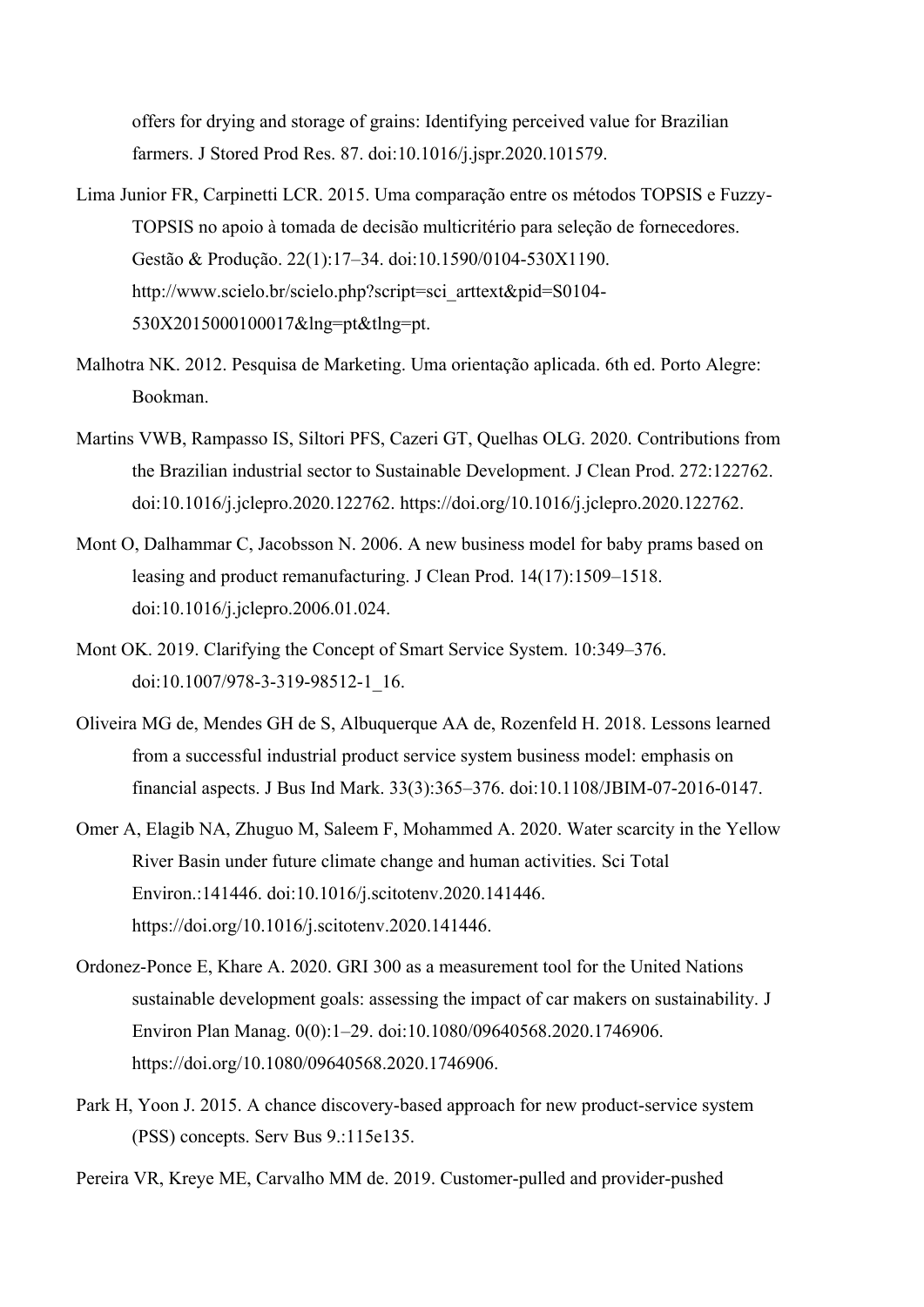pathways for product-service system. J Manuf Technol Manag. 30(4):729–747. doi:10.1108/JMTM-07-2018-0209. https://www.emerald.com/insight/content/doi/10.1108/JMTM-07-2018-0209/full/html.

- Pezzotta G, Sala R, Pirola F, Campos AR, Margarito A, Correia AT, Fotia S, Mourtzis D. 2016. Definition of a PSS engineering environment: From the theoretical methodology to the platform implementation. Proc Summer Sch Fr Turco. 13-15-Sept:97–101.
- Reigado CR, Fernandes SDC, Saavedra YMB, Ometto AR, Costa JMH da. 2017. A Circular Economy Toolkit as an Alternative to Improve the Application of PSS Methodologies. Procedia CIRP. 64:37–42. doi:10.1016/j.procir.2017.03.034. https://linkinghub.elsevier.com/retrieve/pii/S2212827117301786.
- Shete PC, Ansari ZN, Kant R. 2020. A Pythagorean fuzzy AHP approach and its application to evaluate the enablers of sustainable supply chain innovation. Sustain Prod Consum. 23:77–93. doi:10.1016/j.spc.2020.05.001. https://doi.org/10.1016/j.spc.2020.05.001.
- Singh RK, Gupta A, Kumar A, Khan TA. 2016. Ranking of barriers for effective maintenance by using TOPSIS approach. J Qual Maint Eng. 22(1):18–34. doi:10.1108/JQME-02- 2015-0009. http://www.emeraldinsight.com/doi/10.1108/JQME-02-2015-0009.
- Sousa-Zomer TT, Miguel PAC. 2016. Exploring the Critical Factors for Sustainable Productservice Systems Implementation and Diffusion in Developing Countries: An Analysis of two PSS Cases in Brazil. Procedia CIRP. 47:454–459. doi:10.1016/j.procir.2016.03.061. http://dx.doi.org/10.1016/j.procir.2016.03.061.
- Sousa TT, Miguel PAC. 2015. Product-service Systems as a Promising Approach to Sustainability: Exploring the Sustainable Aspects of a PSS in Brazil. Procedia CIRP. 30:138–143. doi:10.1016/j.procir.2015.02.025. https://linkinghub.elsevier.com/retrieve/pii/S2212827115000645.
- Teles F, Gomes Magri RT, Cooper Ordoñez RE, Anholon R, Lacerda Costa S, Santa-Eulalia LA. 2018. Sustainability measurement of product-service systems: Brazilian case studies about electric car-sharing. Int J Sustain Dev World Ecol. 25(8):721–728. doi:10.1080/13504509.2018.1488771. https://doi.org/10.1080/13504509.2018.1488771.
- Tukker A. 2015. Product services for a resource-efficient and circular economy a review. J Clean Prod. 97:76–91.
- UN. 2015. Sustainable Development Goals (SDGs). [accessed 2019 May 1].